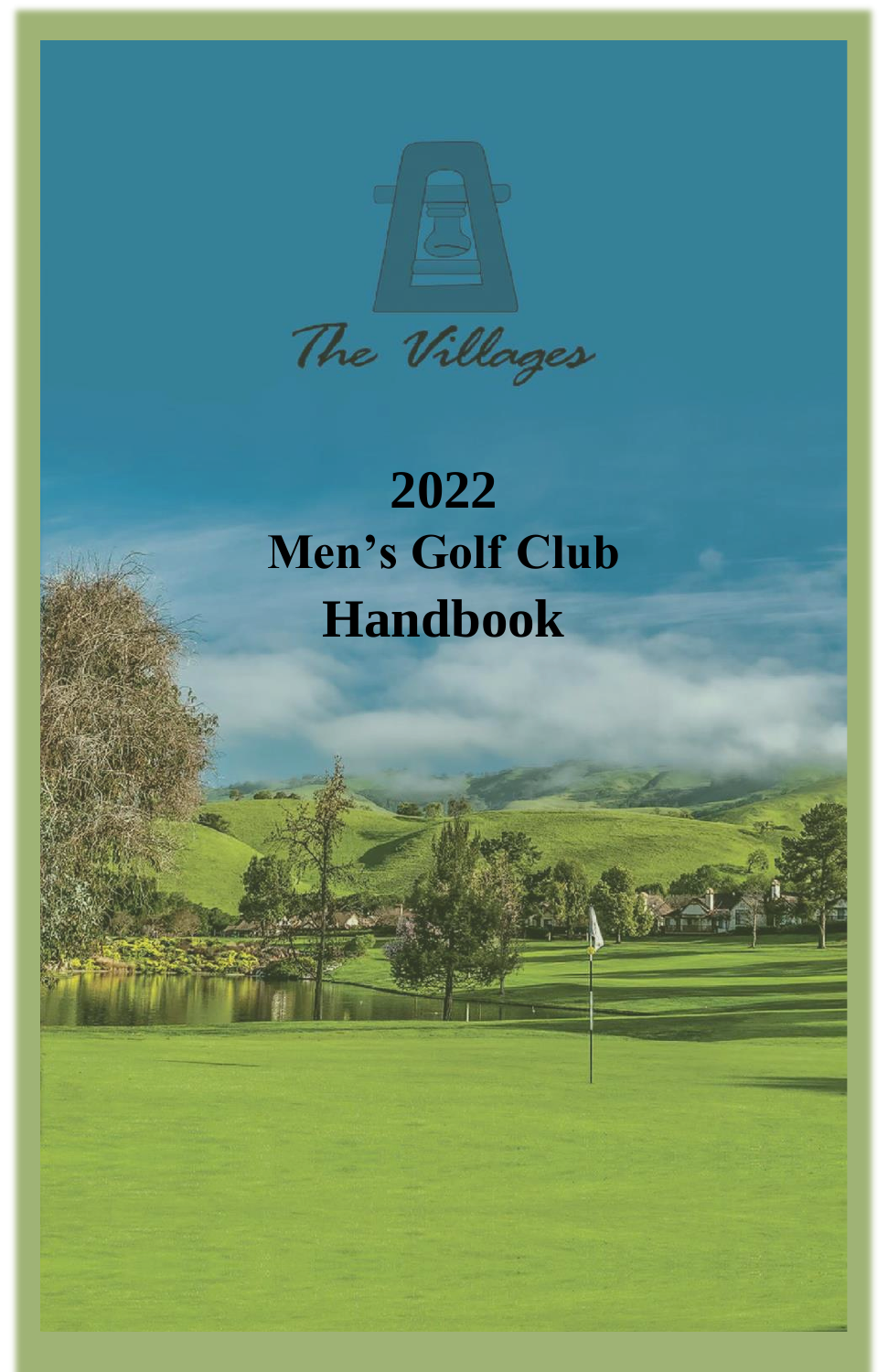### **2022 MEN'S GOLF CLUB EXECUTIVE COMMITTEE**

*General Chairman* **David "Baci" Bacigalupi** baci1786@aol.com • (408) 691-7474

*Vice Chairman* **Richard James** rajames5959@gmail.com • (408) 892-2206

*Secretary / VGC Representative* **Jorge Breton** jorge.breton@comcast.net • (408) 650-9938

*Treasurer / Hole in One Chairman* **Ken Peters**

kengpeters@gmail.com • (408) 270-4002

*Tournament Co-Chairman* **Larry Dorsey** larry.dorsey@sbcglobal.net • (408) 221-2207

*Tournament Co-Chairman* **Tom Morse** tmorse365@outlook.com • (408) 829-0674

*Publicity / Communications Chairman* **Doug Moore**

bubmoo@comcast.net • (408) 209-8172

*Evergreen Tournament Chairman* **Richard James**

rajames5959@gmail.com • (408) 892-2206

*Home & Home Chairman* **Mike Tuft** m.tuft@sbcglobal.net • (408) 509-6224

*Membership / Handicap / NCGA / Rules Chairman* **George Welch** nancygeorgewelch@gmail.com • (408) 712-0574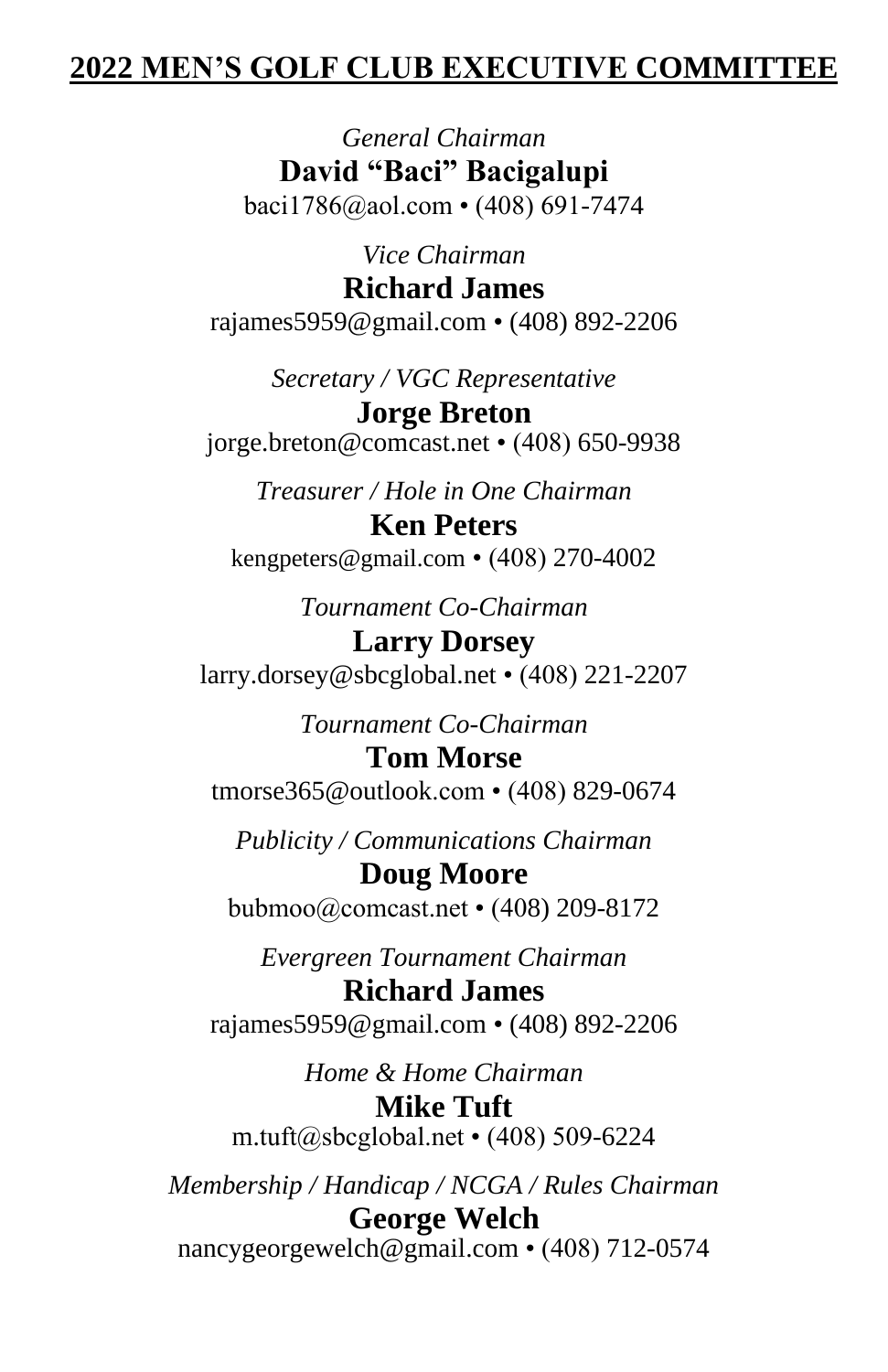## **Executive Committee Support**

*Director of Golf Operations* **Scott Steele** ssteele@the-villages.com (408) 274-3220

*Computer Support* gfolson@comcast.net **George Olson**

kengpeters@gmail.com

*Handicap Support*  j1mseymour@sbcglobal.net **Jim Seymour**

baci1786@aol.com **David Bacigalupi**

garymchappell@comcast.net **Gary Chappell**

*Website Administration* **Kyle Finley** kylefinley@outlook.com (858) 775-9546

*Thursday NCGA Team Captains* garymchappell@comcast.net **Gary Chappell**

qadave49@gmail.com **Dave Dimmick**

*Saturday NCGA Team Captains* m.tuft@sbcglobal.net **Mike Tuft**

kylefinley@outlook.com **Kyle Finley**

*Saturday Play Competition* **George Olson** gfolson@comcast.net (408) 270-5765 *Monday Play Competition* **Bud Sanders** wlssanders2@gmail.com (408) 314-3265 *Wednesday Play Competition* **TBA** xxxxx@gmail.com (408) xxx-xxxx

(408) 270-5765<br>**Ken Peters** (408) 270-4002

(408) 930-8299 (408) 691-7474 (408) 677-4153

(408) 677- 4153 (650) 804-9378

(408) 509-6224 (858) 775-9546

### **The Villages Golf Committee (VGC)**

www.villagesgolfers.com or email: golfinfo.vgc@gmail.com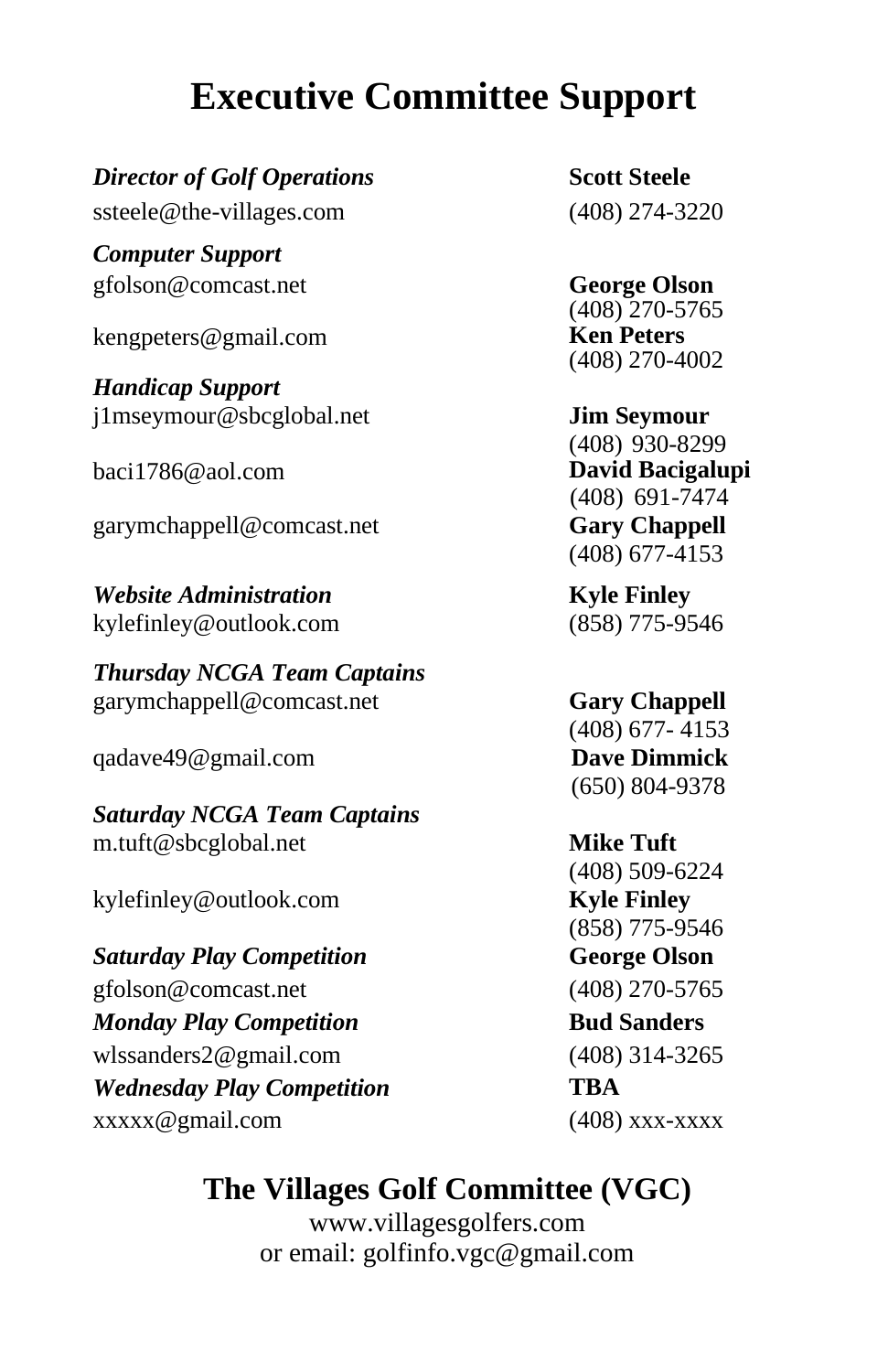A Message from your General Chairman David "Baci" Bacigalupi

Dear Men's Club Members,

On behalf of the 2022 and 2021 Men's Golf Club Executive Committee, we bid you good health and good golf in 2022. We are entering another year of a world devastated with sickness and deaths caused by the Corona virus. It was a sad and trying time for the world, and of course for our golf, and especially for many of our planned tournaments. Unfortunately, as we produce the 2022 Men's Golf Club Handbook, the restrictions set by State, County and the Villages authorities continues to force cancellation and/or modification of our tournaments.

With this in mind, your Executive Committee will continue to meet regularly to adapt to changing protocols in order to enhance your golf experience. The Executive Committee is planning a schedule to return to tournament play as much as governmental agencies and the Villages allows. At the end of 2021, with the assistance of our Director of Golf, Scott Steele, we were able to experience a very successful Club Championship Tournament, under approved protocols of the Villages Club Board. We will continue to use the protocols and restrictions mandated for golf play.

For 2022, your Executive Committee is setting up a schedule of tournaments we hope to execute during this upcoming year. We ask for your patience and understanding as things may need to be modified or even cancelled depending on the circumstances. Some examples of modifications may be switching to tee times instead of shotgun starts, elimination of food, and scoring systems different from previous years. We will communicate to you frequently in the Villager and through email blasts (very important to have your current email on file) any changes and updates to our schedule.

Therefore, stay safe, hit them long and straight; and feel free to contact any of the Executive Committee members for questions or suggestions.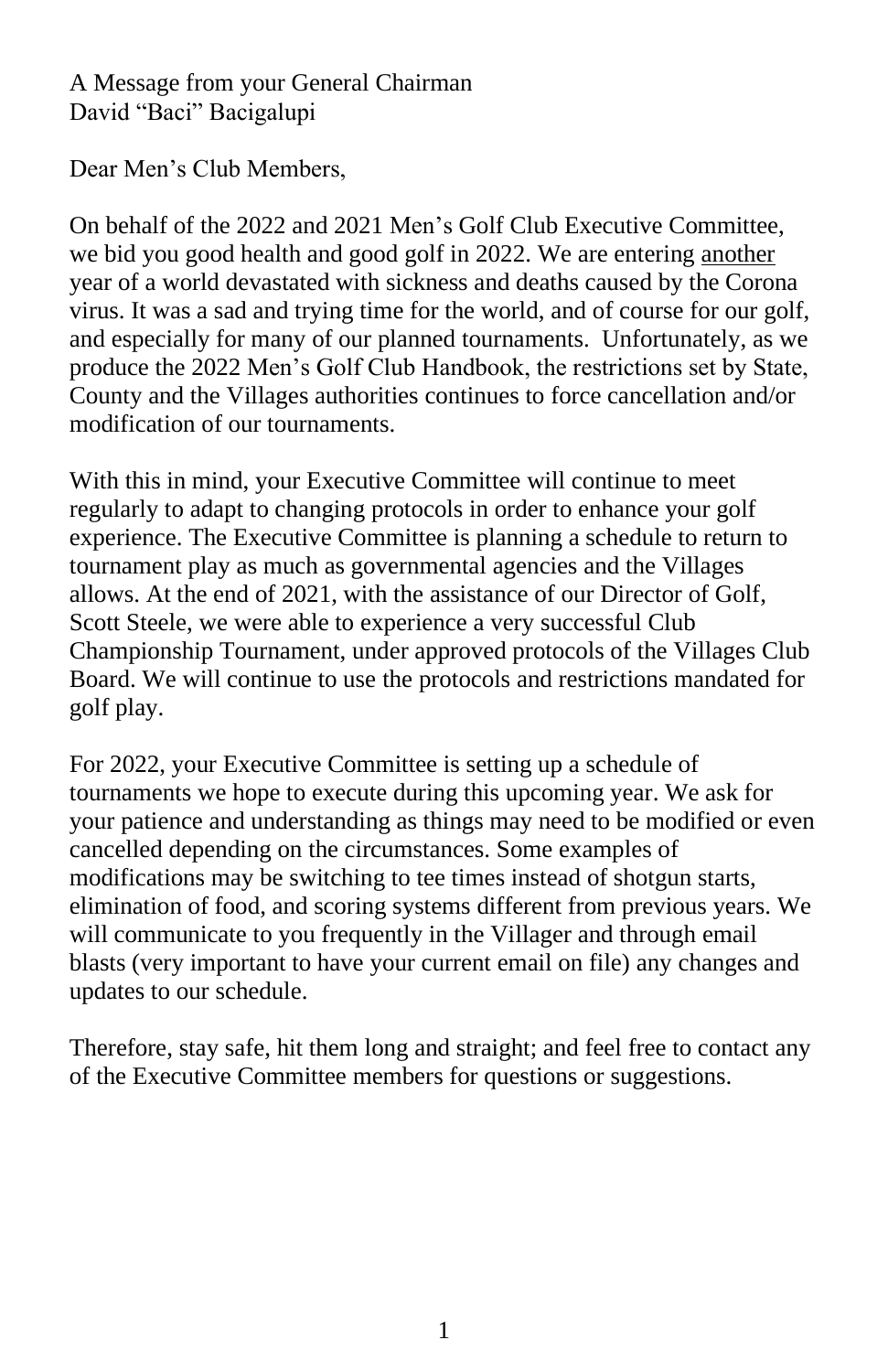# **WELCOME TO THE 2022 GOLF SEASON**

The Villages Men's Golf Club has a great 2022 tournament season planned on our course for Men's Club members to enjoy. In addition, the popular Home and Home series and the NCGA team play offers opportunities for organized play at other quality courses.

#### **Men's Golf Club Tournaments**

The Men's Club supports a wide variety of golf experiences designed to challenge competitive golfers as well as provide opportunities for fun, camaraderie, and meeting new friends.

- Evergreen Invitational Member-Guest July 14th through July 16th, 2022
- Member-Member Tournament featuring a 3-day match play competition
- Multi-round Club Championship Tournament
- Monthly tournaments of differing formats and tees to provide variety and spice up your golf experience
- Home and Home Tournaments at both our course and other quality golf courses in our area
- NCGA Thursday and Saturday Teams versus other Club Team matches throughout the summer
- Weekly informal games Monday, and Saturdays organized by Men's Club members
- We hope there is enough opportunity for all our members to become involved regardless of your individual skill level

#### **Men's Golf Club Web Site: www.villagesgolfers.com Your Source for the latest golf information**

- Upcoming Events
- Tournament Schedules and Results
- Home and Home Program and Schedule
- Membership Directory and Information
- Email- News and Schedule Changes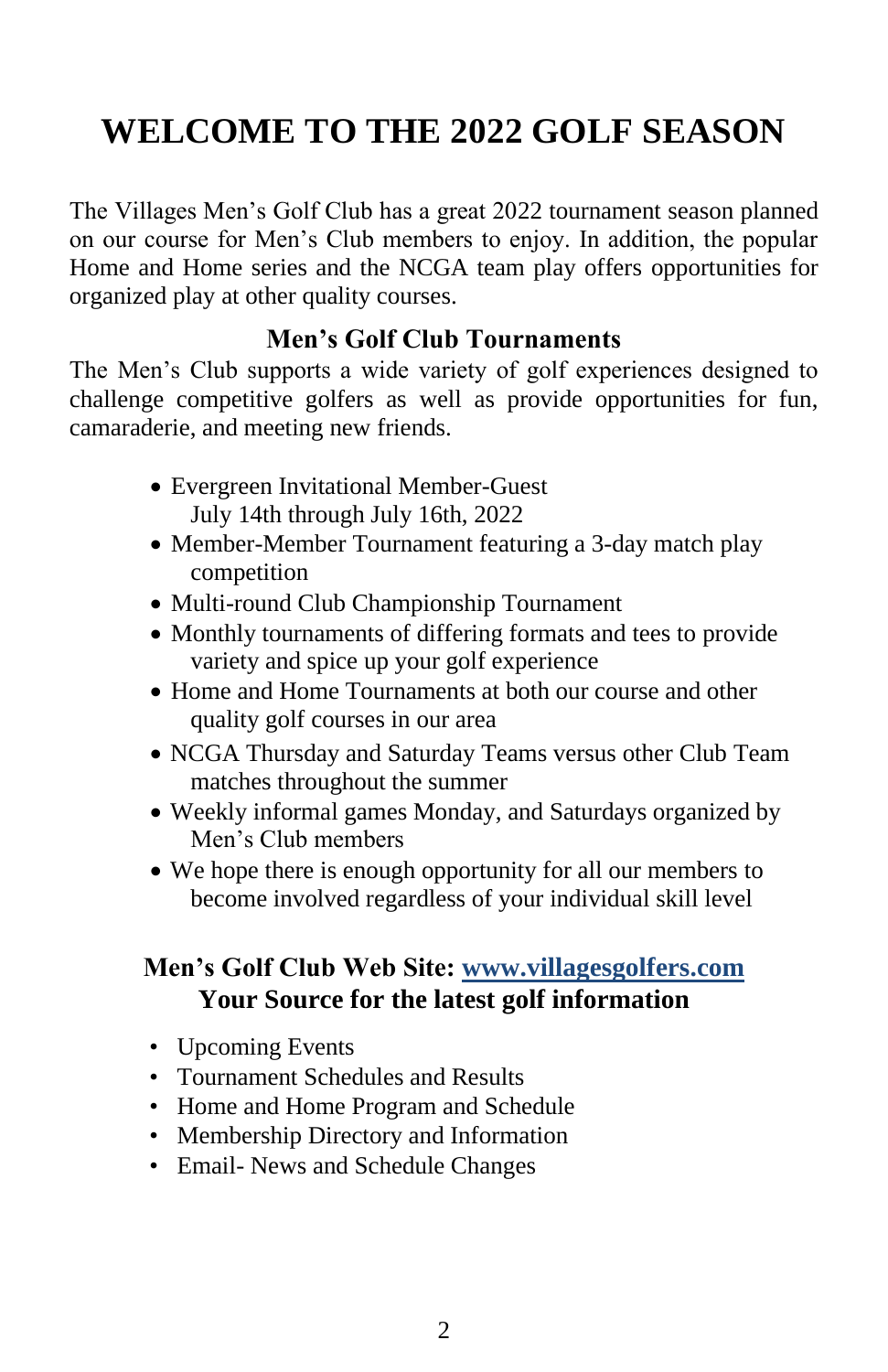### **PURPOSE OF THE EXECUTIVE COMMITTEE OF THE VILLAGES MEN'S GOLF CLUB**

To provide the maximum enjoyment and utilization of the Villages golf facilities for all members by:

- 1.Scheduling and operating tournaments.
- 2. Encourage play and involvement by new residents.
- 3. Publicize the Men's Golf Club activities and results.
- 4.Closely monitor and enforce the application of the NCGA handicap systems.
- 5. Maintain liaison with other golf groups at the Villages.
- 6. Administer the Hole-In-One Insurance Fund and program.
- 7. Encourage play with or against other country clubs.
- 8. Recommend to the VGC:
	- a. Policies regarding the play of golf on the Villages golf courses.
	- b.Rules of golf play and etiquette.
	- c. Suggestions on course improvement.
	- d. Suggestions on dress code.

### **PAST GENERAL CHAIRMEN**

| 2021 | David Bacigalupi      | 2009 | Claude Bramwell          |
|------|-----------------------|------|--------------------------|
| 2020 | Jim Seymour           | 2008 | Dutch Johnson            |
| 2019 | Gary Chappell         | 2007 | <b>Bob Busch</b>         |
| 2018 | David Bacigalupi      | 2006 | George Olson             |
| 2017 | <b>Lowell Hallock</b> | 2005 | John Delaney             |
| 2016 | Gary Chappell         | 2004 | <b>Benton White</b>      |
| 2015 | <b>Rick Jiloty</b>    | 2003 | Ernie Porcelli           |
| 2014 | Mike Poellot          | 2002 | Malcolm Channing         |
| 2013 | David Bacigalupi      | 2001 | Jack O'Brian             |
| 2012 | <b>Richard Fisher</b> | 2000 | <b>Charles Gustafson</b> |
| 2011 | <b>Hugh Fahrner</b>   | 1999 | <b>Charles Leader</b>    |
| 2010 | <b>Bob Robles</b>     | 1998 | <b>Bill Fletcher</b>     |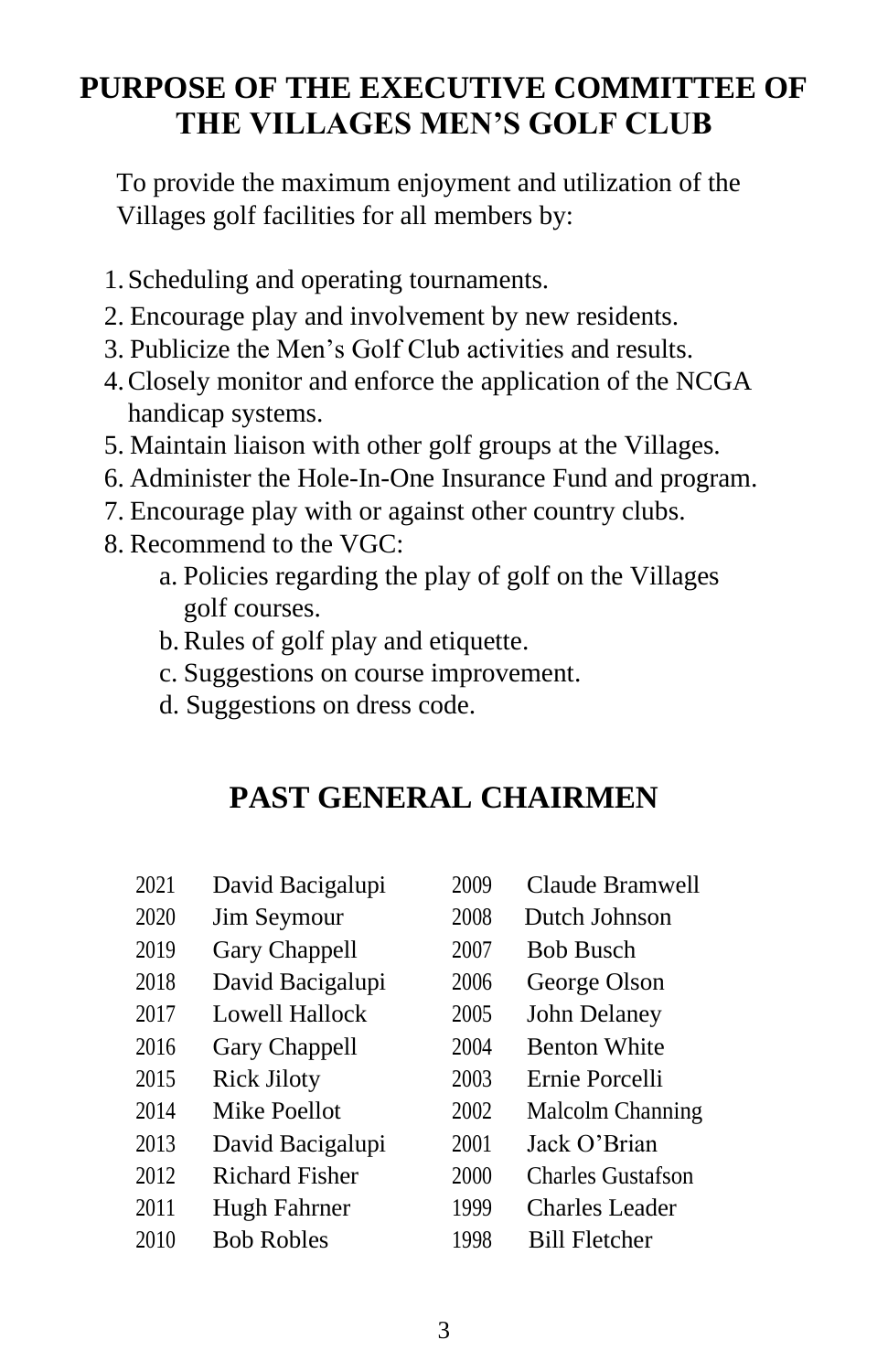### **MEN'S CLUB CHAMPIONS**

(Must be age 55 or older)

| 2021 | Ted Escobar           | 2013 | Jim Holt             |
|------|-----------------------|------|----------------------|
| 2020 | Mike Tuft             | 2012 | Jim Valenti          |
| 2019 | Jim Holt              | 2011 | <b>Chon Gallegos</b> |
| 2018 | <b>Brad Baldinger</b> | 2010 | Tom Nedney           |
| 2017 | Patrick Walter        | 2009 | <b>Bud Sanders</b>   |
| 2016 | <b>Brad Baldinger</b> | 2008 | Jim Ono              |
| 2015 | Jim Brigham           | 2007 | Jim Valenti          |
| 2014 | <b>Wayne Gearig</b>   | 2006 | John Nash            |

### **PLAYER OF THE YEAR (2020/2021 cancelled-Covid)**

| 2019 | <b>Noel Lanctot</b>    | 2011 | <b>Larry Dorsey</b>     |
|------|------------------------|------|-------------------------|
| 2018 | Arnold Bernal          | 2010 | Mike Singleton          |
| 2017 | Kyle Finley            | 2009 | <b>Bud Sanders</b>      |
| 2016 | <b>Bob Maas</b>        | 2008 | David Smith             |
| 2015 | <b>Terry Barnhart</b>  | 2007 | Jim Valenti             |
| 2014 | Joel Levine            | 2006 | James Gleeson           |
| 2013 | <b>Larry Martinson</b> | 2005 | <b>Richard Crotsley</b> |
| 2012 | <b>Chon Gallegos</b>   | 2004 | James Gleeson           |

The Men's Golf Club names its "Player of the Year" (POY) based on points earned by the top winner in each flight for designated tournaments as determined by the Tournament Chairman. The Player of the Year Trophy will be given to the golfer with the most points earned during this year's designated POY events.

#### **MOST IMPROVED GOLFER**

*Is calculated by NCGA based on handicap index 10/1-9/30. Player must have played in at least 1 Men's Club tournament throughout the year.*

2021 Brian Sullivan: from an index of 12.2 to 8.3 2020 Dan Hernandez: from an index of 24.2 to 16.6 2019 Dale Shipley: from an index of 21.8 to 16.9 2018 Brad Baldinger: from an index of 4.4 to 2.8 2017 Tom Nedney: from an index of 8.8 to 4.8 2016 Quincy Virgilio: from an index of 13.0 to 6.9 2015 Kirk Garrison: from an index of 24.0 to 16.6 2014 Wayne Gearig: from an index of 6.0 to 2.6 2013 Gary Chappell: from an index of 13.6 to 8.1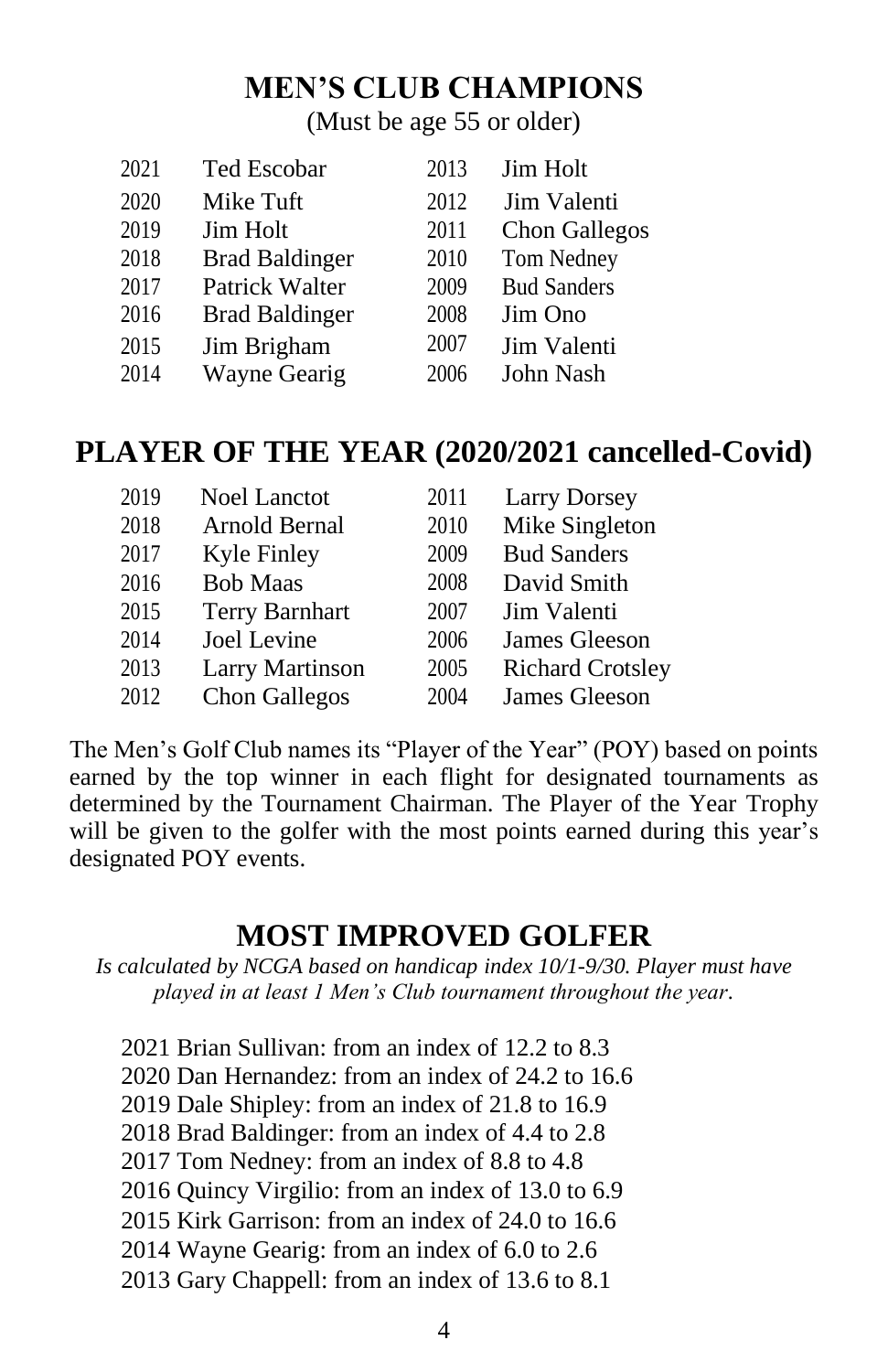### **2021 CLUB CHAMPIONSHIP Club Champion: Ted Escobar**

Flight 1 Jim Valenti Flight 3 Jan Champion Flight 2 Len Townsend Flight 4 Terry Barnhart Flight 5 Jay Pinson

#### **2021 SENIOR NET CHAMPIONS**

Flight 1 Kyle Finley Flight 3 Bob Maass Flight 2 Brooks Fuller Flight 4 Bob Dando Flight 5 Mike Singleton

### **2021 MEMBER - MEMBER CHAMPIONSHIP WINNERS**

- Flight 1 Len Townsend & Steve Tomei
- Flight 2 Ron Robinson & Tomas Mendoza
- Flight 3 John Bindon & Bob Krattli
- Flight 4 Bob Dando & Terry Barnhart

### **51st EVERGREEN INVITATIONAL WINNERS**

#### **Overall Winners: Andy Altman & Ian Altman**

- Flight 1 Vince Rossi & Rob Davis
- Flight 2 Arnold Bernal & Kirk Yokayama
- Flight 3 Mike Poellot & Scott Bailey
- Flight 4 Andy Altman & Ian Altman
- Flight 5 Ben Vitcov & Will Carillo
- Flight 6 Reggie Smith & George Simko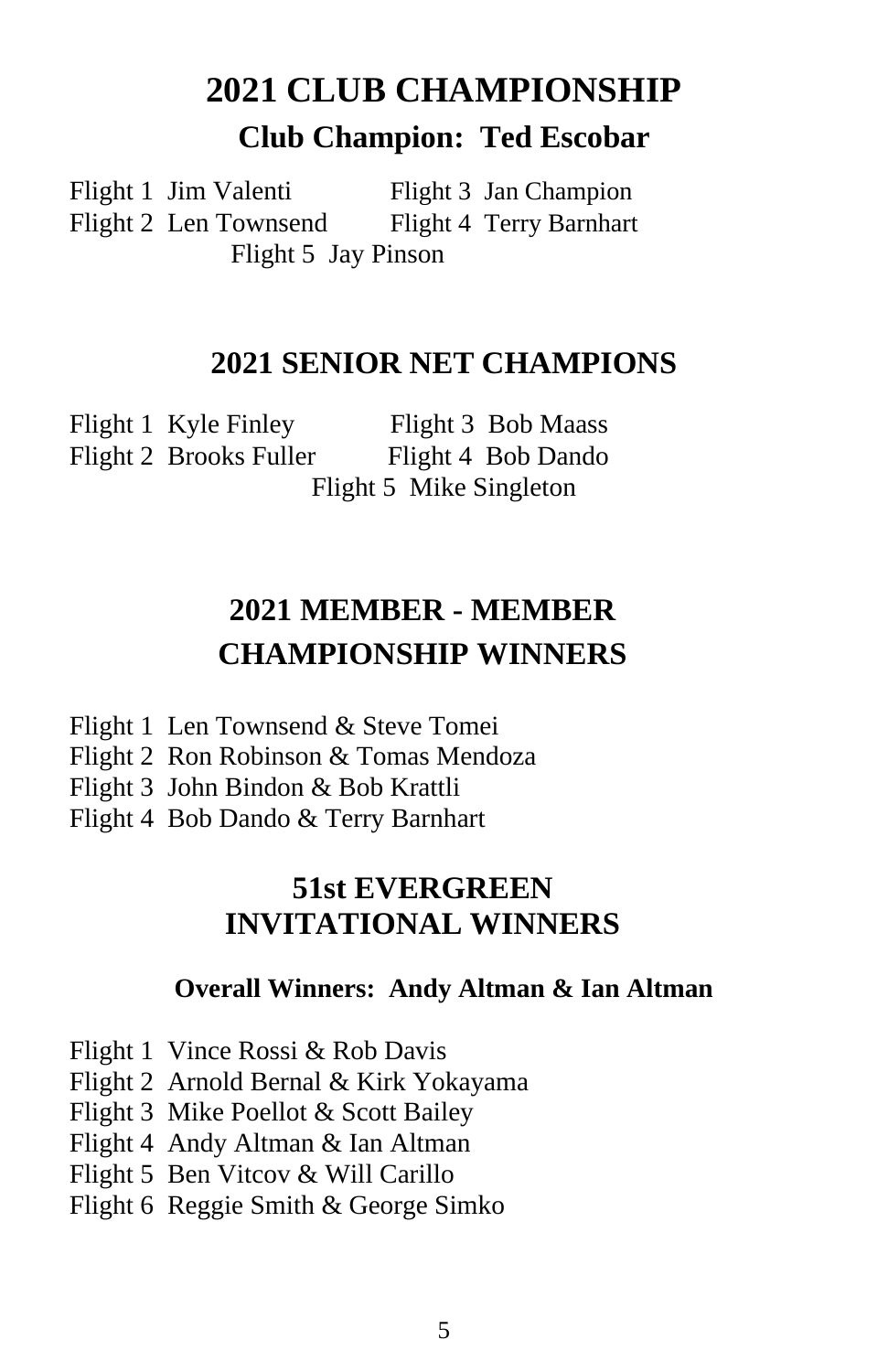# **LOCAL RULES**

Golf at the Villages Golf and Country Club is played under the USGA, *The Rules of Golf*. As provided in rule 33-8a, the Committee may make and publish local rules for local abnormal conditions if they are consistent with policy of the USGA. In addition, information regarding acceptable and prohibited local rules is provided in "Decisions on the Rules of Golf" under 33-8 and in "How to Conduct a Competition".

The Villages Golf Committee (VGC) has established a set of Local Golf Rules to cover local abnormal conditions that may be encountered during golf play at The Villages. The VGC Local Golf Rules are posted in the Posting Room and on the Men's Golf Club web site.

### **USE OF GOLF FACILITIES**

Rule 1.14 Golf Facilities of the Villages Golf and Country Club (VGCC) regulates the general use of the golf facilities. Rule 1.14 can be accessed on The Villages Web site under "Residents"; "Governance"; "The Villages Golf and Country Club", "Rules"; "Rule 1.14 Golf Facilities". The following Rules are excerpted from Rule 1.14.

### 1.14.1.K **Speed of Play**

**Golf groups that lag behind the field of play by one or more holes must allow a closely following group to play through. Foursomes have priority and, if maintaining proper speed of play, are not required to give way to a faster playing foursomes, threesomes or twosomes. The exception to this rule would be any two-ball match sponsored by one of The Villages golf organizations. A single player has no standing and should give way to a match of any kind.**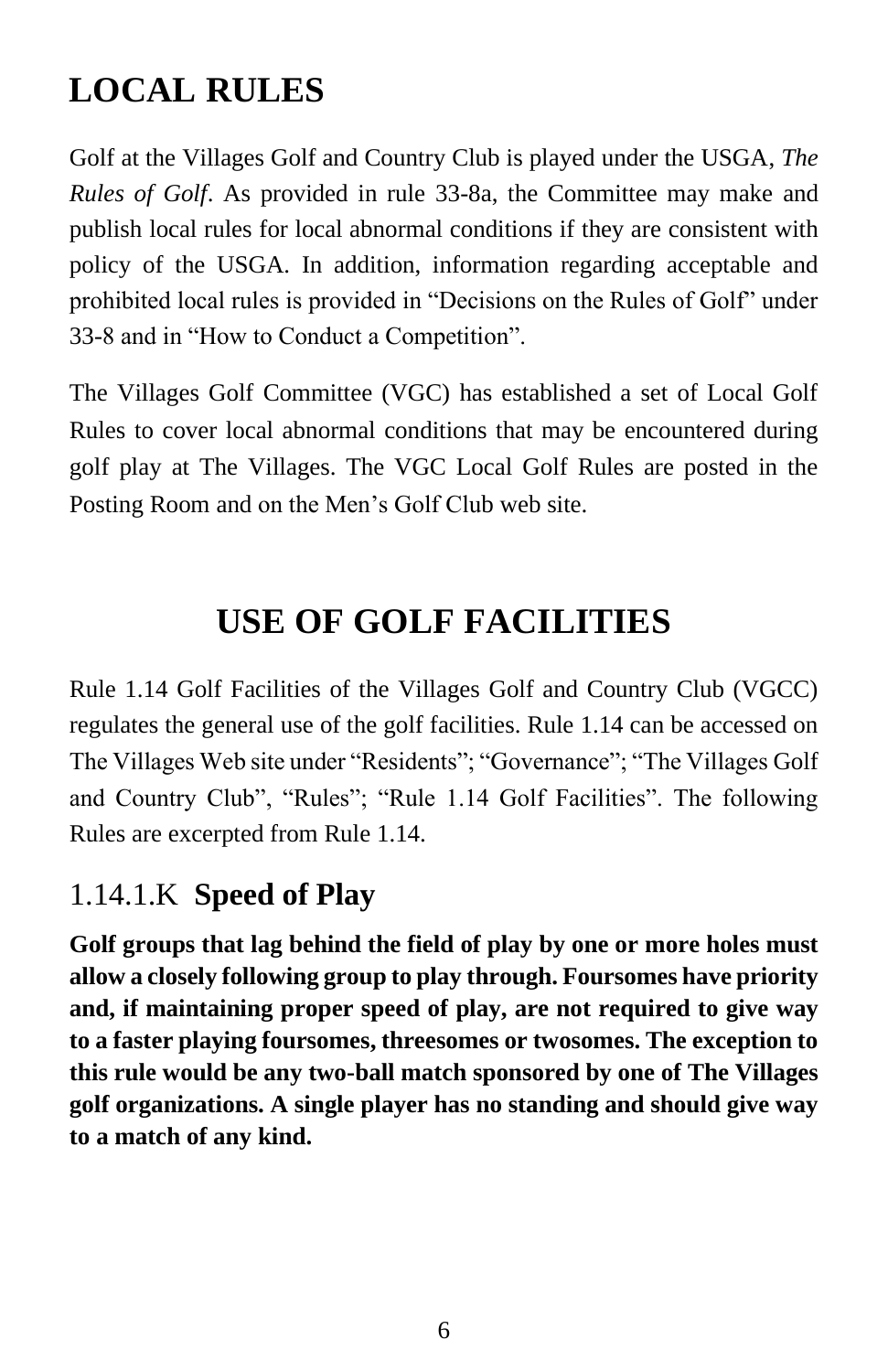### 1.14.3.A.3 **Passenger Golf Carts** (paraphrased)

When a green flag is posted, golf carts may be driven off the cart path at a right angle, directly to the ball, and parked either in the rough or on the fairway. As soon as the ball is played, the cart should exit the fairway or rough and proceed to the cart path or to the next ball position, whichever is closer. Golfers are encouraged to use the most direct route, make every effort to reduce golf cart traffic on the fairways and roughs, and to use cart paths whenever possible. Do not drive parallel to the fairways in the rough.

### 1.14.4 **18 Hole Golf Course Schedule** (paraphrased)

**Monday:** Course is open for regular play after 12 noon with a **s**cheduled shotgun. Scheduled tournaments have priority.

**Tuesday:** The Women's 9 Hole Swingers Golf Club has priority use of the course prior to 12 noon. There is an open shotgun in the afternoon.

**Wednesday:** The Men's Golf Club has priority use of the course until 12 noon, Open play after 12 noon.

**Thursday:** The Women's 18 Hole Golf Association has priority use of the course until 1:10 PM, then open play shotgun.

**Friday:** The Men's 9 Hole Pinseeker's Golf Club has priority use of the course at 10am. The course is open for regular tee times the balance of the day.

**Saturday:** The golf course is open for regular play, subject to the following conditions: The Men's Golf Club may schedule tournament play a maximum of eleven (11) days in a calendar year and may reserve a block of tee times. Unreserved tee times may be assigned to non-tournament players.

**Sunday:** The course is open for regular tee time play all day. Scheduled tournaments have priority.

**Holidays:** The course is open for regular tee time play all day. Scheduled tournaments have priority.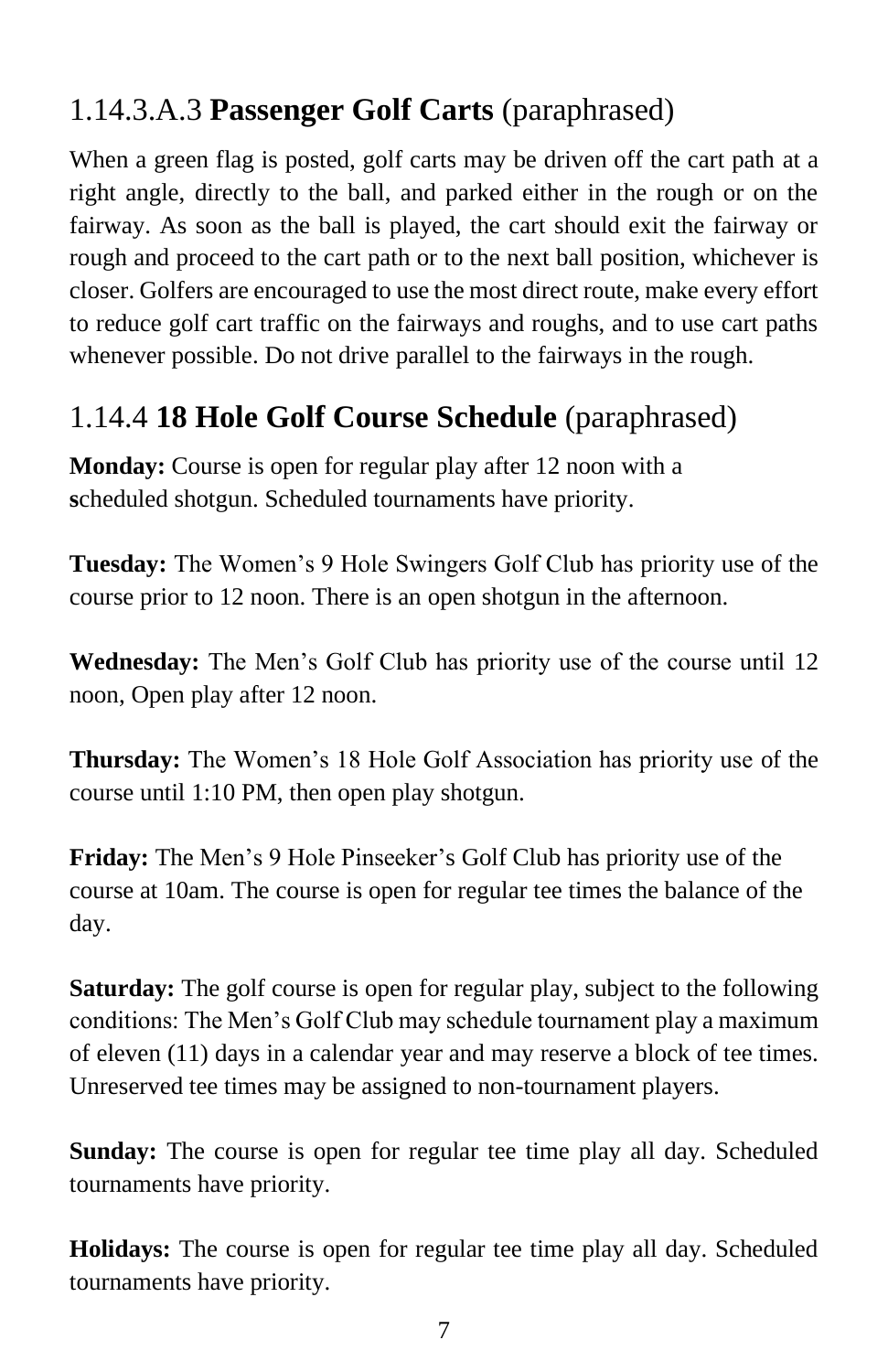## **HOLE-IN-ONE INSURANCE\*\***

The purpose of the Hole-In-One (HIO) insurance is to recognize each ACE golfer participant with:

- A) An Award for the Hole-In-One, and
- B) A Celebration Event Reimbursement (CER)

The HIO Award will be in the amount of \$200.00 that will be added to the Ace golfer's "Sweeps" account at the Villages Pro Shop. By policy, the award must be used no later than two years from the date issued, and includes Green Fees.

The purpose of the CER is for the ACE golfer to celebrate his accomplishment, preferably with other members of the Men's Golf Club at the Villages Clubhouse Restaurant/Bistro. The reimbursement will not exceed \$200.00. The CER reimbursement will be arranged by the HIO Chairman after the CER has occurred, and will be credited to the Ace Golfer's Villages House account. The celebration should be held as soon as possible after the HIO is scored, either at the Villages Restaurant/Bistro or at the away course where the ACE took place, but no later than 30 days thereafter. Under special circumstances, the HIO Chairman or the General Chairman may grant an extension at the Ace Golfer's request. In no case will the combined maximum per Hole-In-One exceed \$400.00 (see points 4 and 5).

1. Any member of The Villages Men's Golf Club and other men with an NCGA handicap through our Club may join the insurance plan (but professional golfers are excluded). New members are automatically enrolled in the plan. To withdraw from the plan, contact the Handicap Chairman.

2. The Treasurer shall maintain the Insurance Fund in an appropriate Hole-In-One account. He shall arrange for assessments, usually in increments of \$4.00, to be charged to each member of the plan to maintain the Fund to a satisfactory amount. Assessments will be indicated on the monthly statements issued by the Villages Business Office.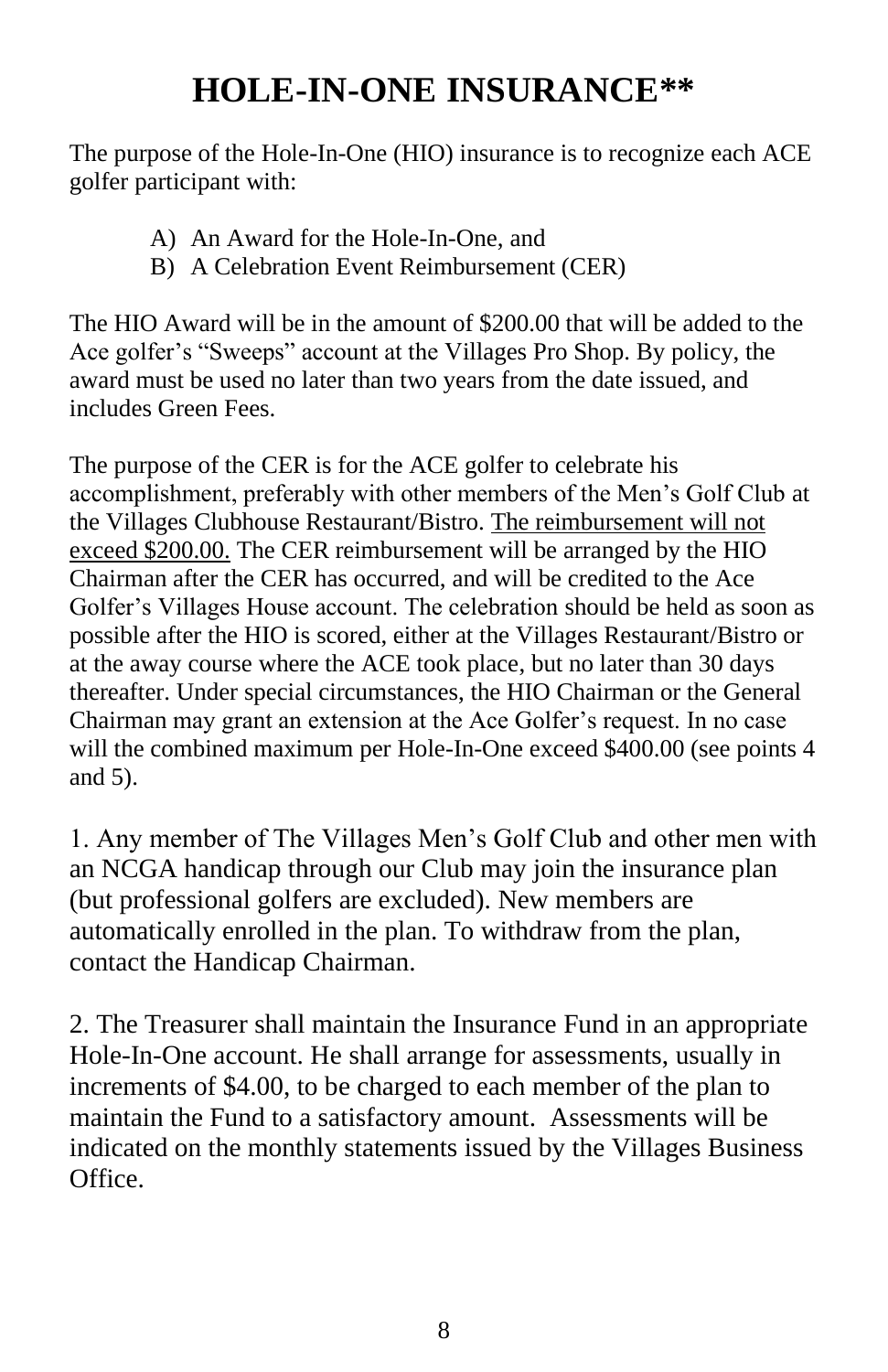3. To be eligible for benefits of the plan, a Hole-In-One must be made during a round of golf consisting of 9 holes or more played on the Villages 18-hole course or on an away course with at least a Par 70 rating. A hole in one from a temporary tee or on a temporary green is excluded. The score card must be verified and signed by two fellow competitors and the Golf Pro or his Staff, and promptly submitted by the Ace Golfer to the Men's Club Hole-In-One Chairman.

4. Upon verification of a HIO by the Pro Shop and the HIO Chairman, the ACE golfer shall immediately receive a \$200.00 "sweeps" credit at the Villages Pro Shop. The ACE golfer may also spend up to \$200 for his celebration, either at the Villages Restaurant Clubhouse/Bistro OR at the away course where the HIO occurred. Any amount the ACE golfer spends over \$200.00 for the Celebration Event, independent of the location, is his responsibility, no exceptions.

5. The Ace Golfer is responsible for arranging his own Celebration Event. Upon completion of the event, the Ace Golfer will submit a single receipt (including tax and gratuity) to the HIO Chairman for reimbursement to his Villages House account. The reimbursement will be the actual cost of the Celebration Event or \$200.00, whichever is less.

6. The Men's Golf Club Executive Committee administers the Hole-In-One Insurance program, as well as the distribution and payment of these benefits. The Procedures for the HIO Program are subject to change by the Executive Committee.

\*\*This new Hole-In-One process, is intended to become effective on January, 1, 2021. Due to COVID restrictions, the existing process of \$200.00 in "sweeps" credit at the Villages Pro Shop and a \$200.00 Villages Gift Card to celebrate the HIO will continue until the restrictions are lifted. The Men's Golf Club will publish when this occurs.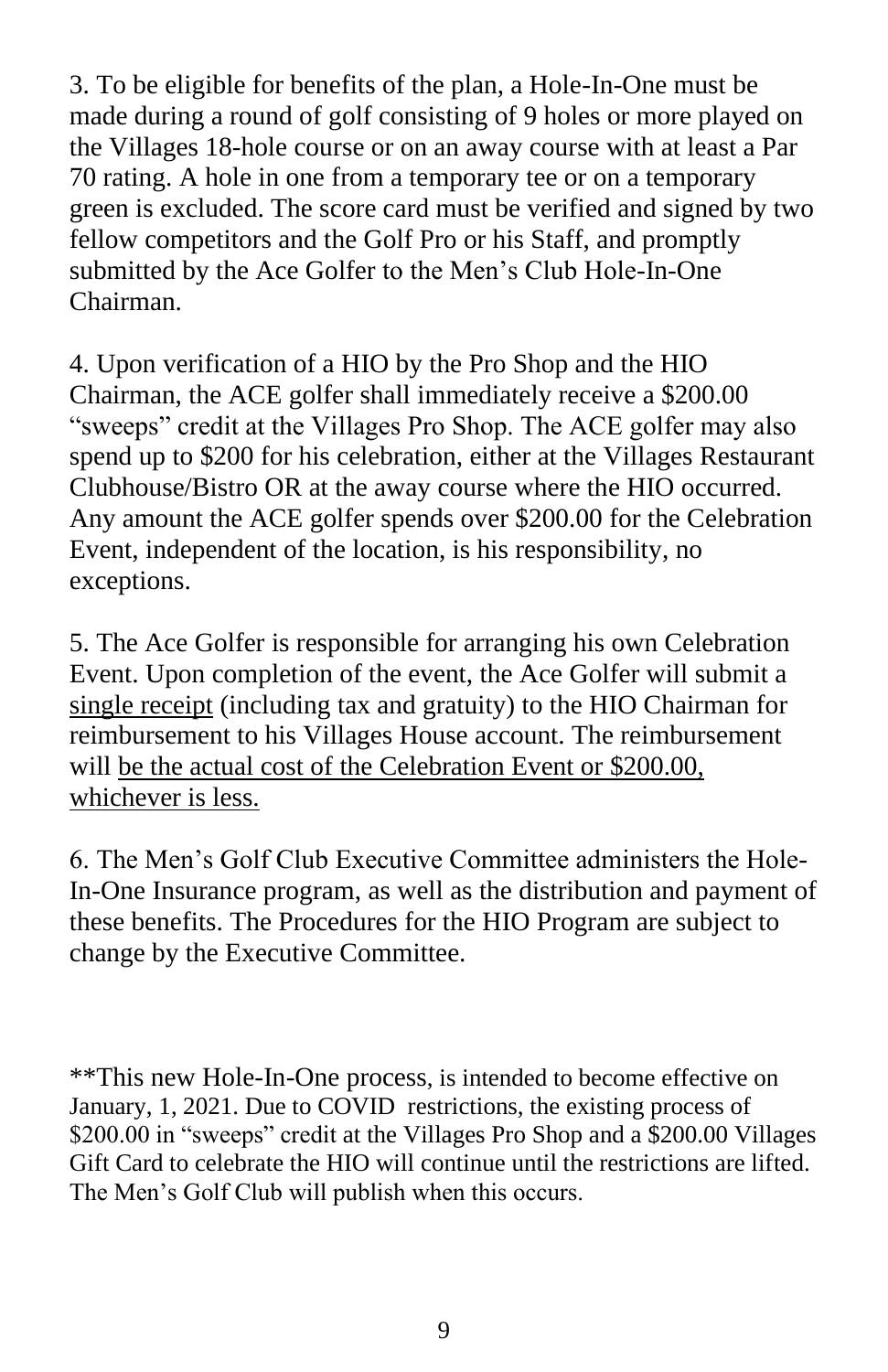# **ETIQUETTE AND PACE OF PLAY**

This year the Men's Golf Club is focusing on two aspects of golf at the Villages: Golf Etiquette and Pace of Play. With the help of the other Villages golf organizations, the following has been developed:

Golf is a sport with a skill set, along with etiquette and pace of play requirements. Its purpose is enjoyment, relaxation and sociability. In order to make every golfer's day better it is important that all golfers become familiar with the non-written rules of the game and guidelines that make up playing it.

Etiquette does not reflect one's score but rather how others perceive you on the course and eventually, how willing others will be to play with you. It boils down to respecting the golfers you're playing with and those who are playing ahead or behind you. Be on your best behavior on the course and strive not to upset or offend your fellow golfers.

- 1) Be considerate of other players by not moving, talking or making unnecessary noise when someone is about to swing or putt.
- 2) Do not stand directly behind the ball, directly behind the hole, or on a player's line, when a player is about to swing or putt.
- 3) Don't walk on another player's line on the green.
- 4) Lay the flag down where it will not be in a player's line of putt.
- 5) If you use a suction cup on your putter, be careful not to damage the cup edges.
- 6) Replace divots and add sand if needed, or fill divot with sand mix.
- 7) Rake bunkers and knock sand off shoes and replace rake properly when leaving the bunker.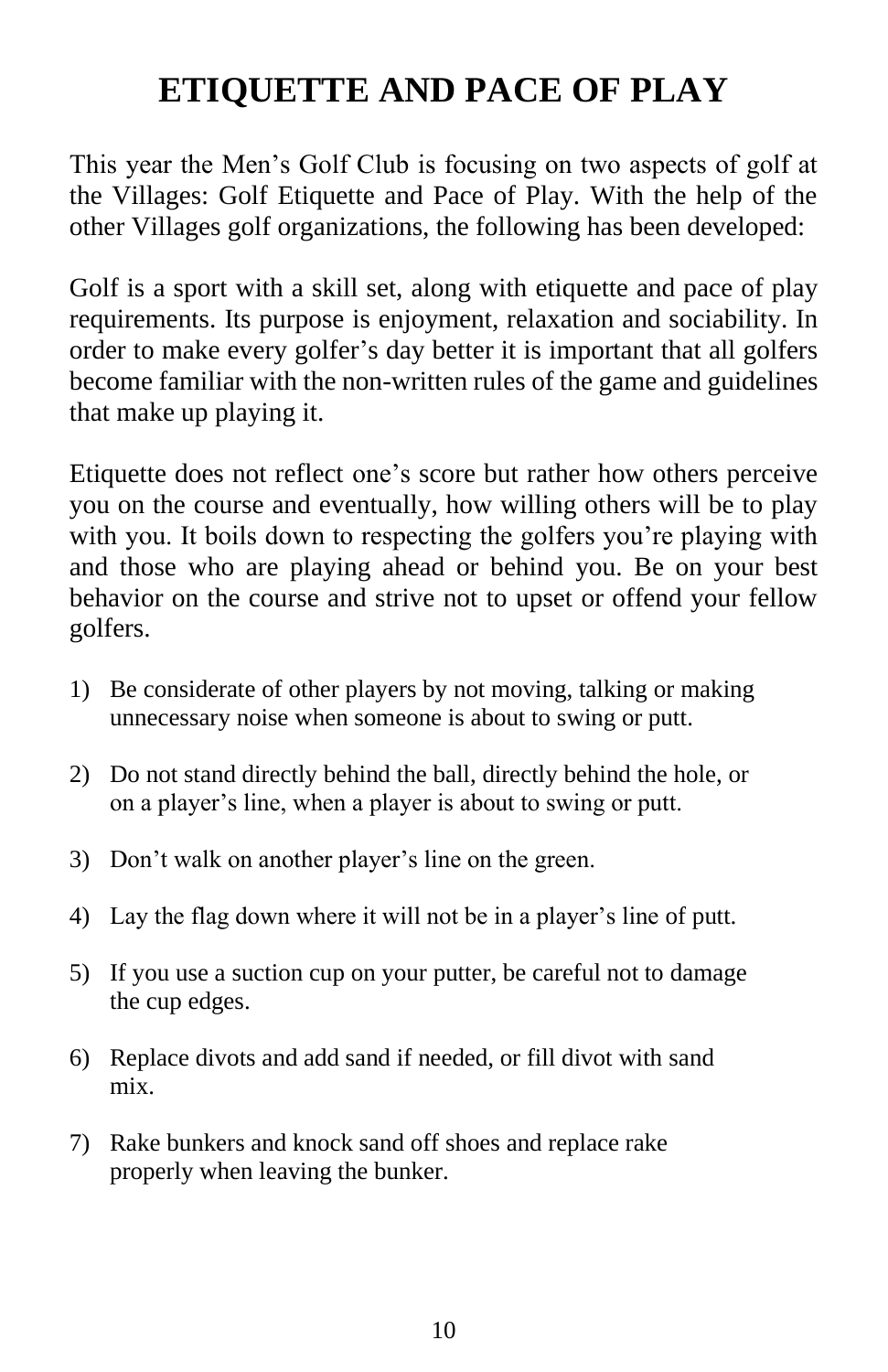**Pace of play** during the course of a game is extremely important. Here are some suggestions:

- 1) "Don't be a spectator in the cart!" Cart mates should drop one player off at his/her ball and the other player should drive to their ball to prepare for their shot. Currently, single-player carts are preferrable.
- 2) Once you have located your ball and are waiting for others to hit, you should think about your upcoming shot.
	- a. Club selection, target, wind conditions and so forth can all be determined while waiting for others to hit.
- 3) A golfer should always be ready to play their shot when it is his/her turn, or alternatively, play "ready golf". It is OK and encouraged to play your shot when ready, if you are not in the line or way of another golfer e.g. on the other side of the fairway.
- 4) Be ready to putt when it is your turn to putt.
- 5) "Record scores at the next tee". Do not remain at the green to record scores.
- 6) If someone in your group is not playing ready golf, remind him or her of these suggestions to encourage them to pick up the pace. Remember, there are other players behind you. If you are falling behind the group in front of you, please do what you need to do to catch up.

If these tips aren't helping you to catch up, let the group behind you play through, or alternatively, **SPLIT UP INTO TWOSOMES** until you catch up. You can then rejoin into your foursome when you do catch up. Two players take 1/2 the time on the Tee and 1/2 the time on the Putting Green. You will catch up sooner than you think.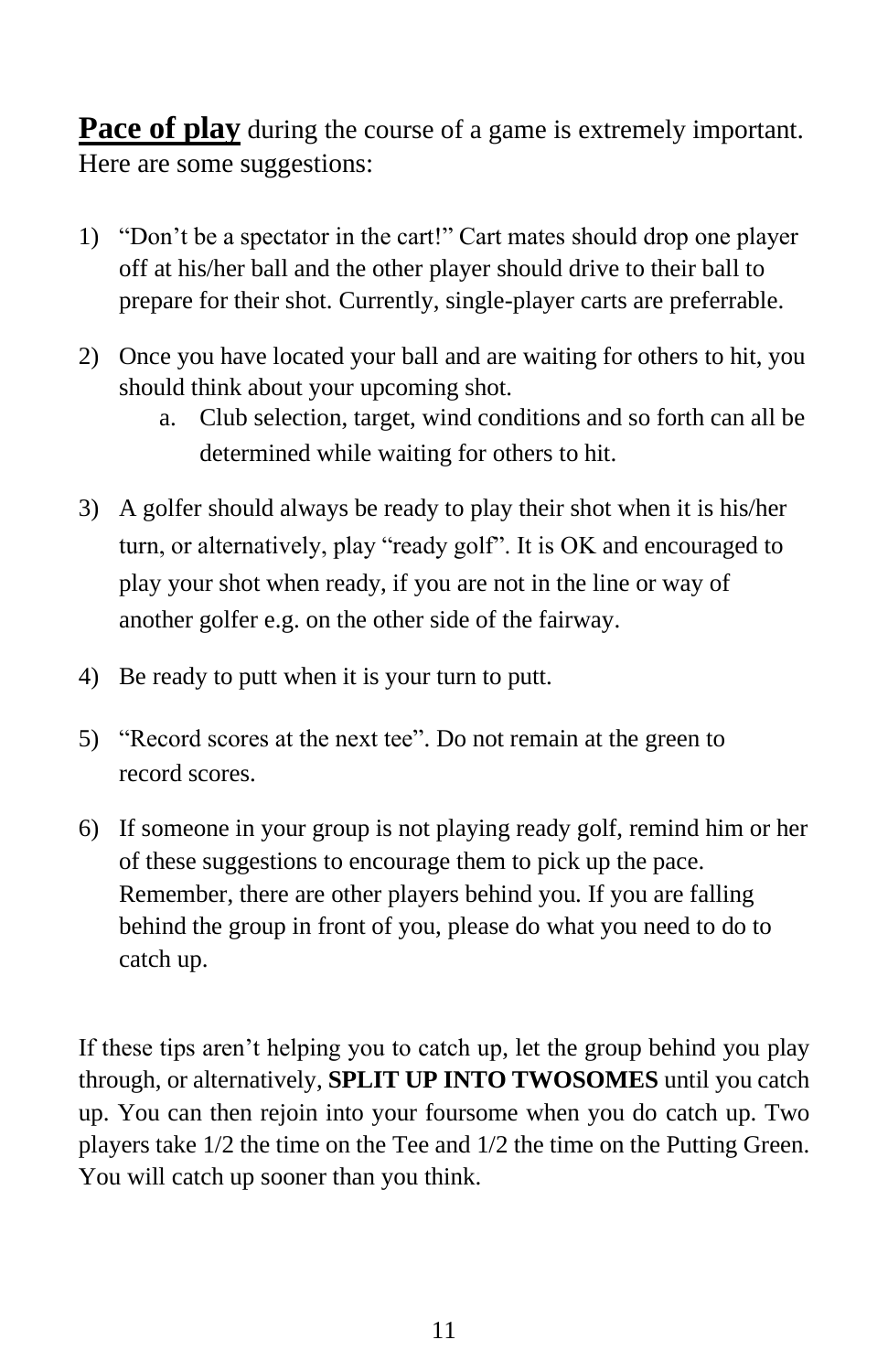# **2022 Men's Golf Club Tournaments**

**Dates, times and formats are subject to change due to unforeseen circumstances. The Pro Shop Staff, representing the Tournament Committee, is responsible for tournament administration, tournament rules enforcement, final scoring and distribution of prizes.**

| Jan. 8    | <b>Frostbite Open: Four Man Teams,</b>          | 8:30am  |
|-----------|-------------------------------------------------|---------|
|           | Scramble Format, flighted                       | Shotgun |
|           |                                                 |         |
| Feb. 12   | President's day: Four Man Teams, Cha-           | 8:30am  |
|           | Cha-Cha 1BB, 2BB, 3BB alternating               | Shotgun |
|           |                                                 |         |
| Mar. 12   | <b>St Patrick's Day: Four Man teams,</b>        | 8:00am  |
|           | 2BB Net of 4, flighted                          | Shotgun |
|           |                                                 |         |
| April 9   | <b>Spring Open: Team Play, Net Stroke Play,</b> | 8:00am  |
|           | flighted                                        | Shotgun |
|           |                                                 |         |
| May 13-   | <b>Member-Member:</b> Three days of match       | 8:00am  |
| 15        | play among 2-man teams                          | Shotgun |
|           |                                                 |         |
| June 11   | <b>Annual Picnic:</b> Scramble format, flighted | 8:00am  |
|           | <b>Lunch at Gazebo Park</b>                     | Shotgun |
|           |                                                 |         |
| July      | <b>Evergreen Invitational-Member Guest:</b>     | 9:00am  |
| $14 - 16$ | Format per committee                            | Shotgun |
|           |                                                 |         |
| Aug. 20   | Senior Net Championship: Individual Net,        | 8:00am  |
|           | flights by age.                                 | Shotgun |
|           | <b>Lunch at Gazebo Park</b>                     |         |
|           |                                                 |         |
|           |                                                 |         |

*The VMGC Committee will monitor members' scores in VMGC Tournaments. A player's handicap may be adjusted by The Committee for any VMGC tournaments, as directed by the USGA/NCGA.*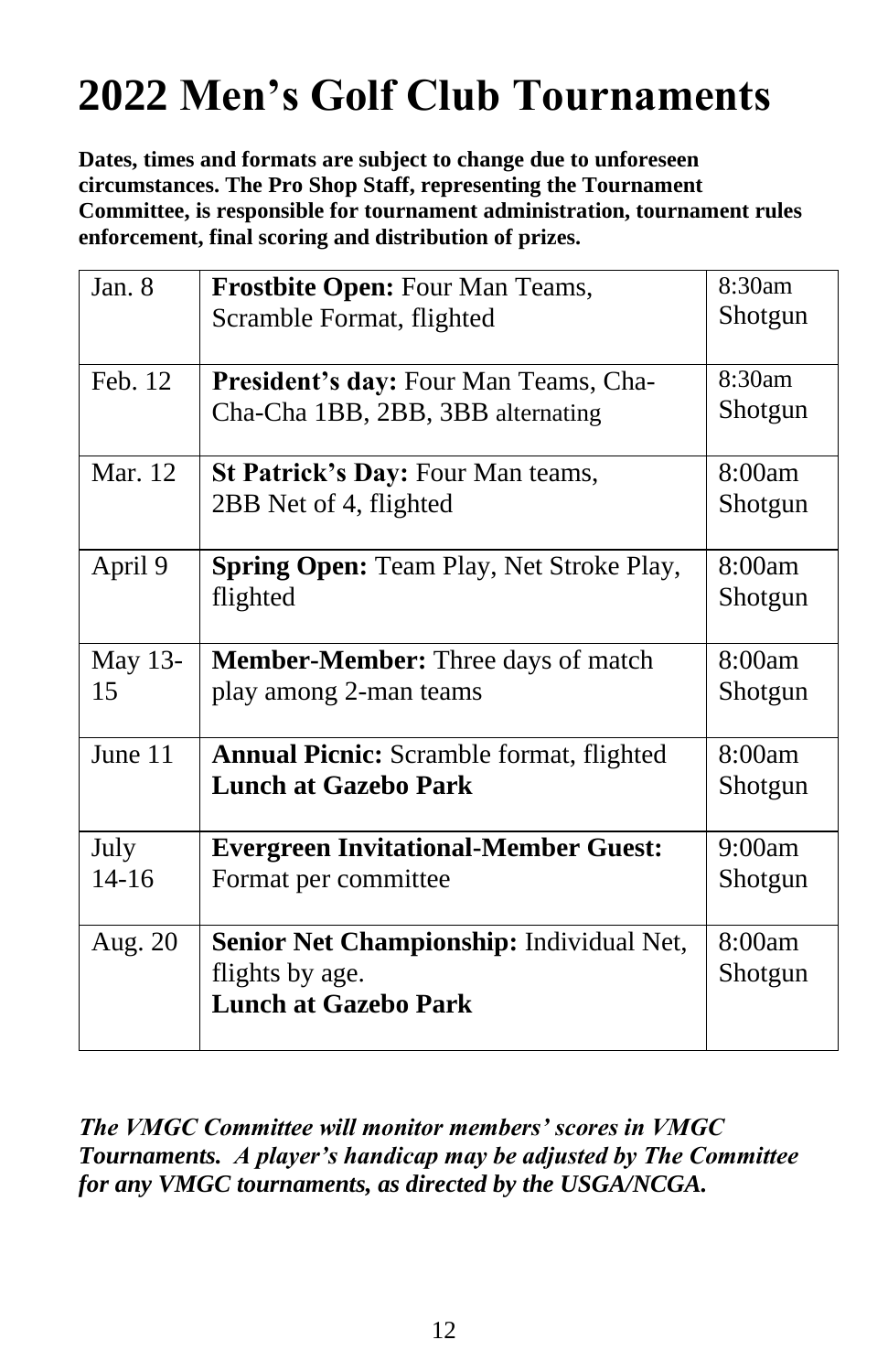| Sept $10$ ,<br>17 & 18 | <b>Club Championship:</b> $1st$ , $2nd$ , $3rd$ rounds<br>Must be 55 years of age or more.                                  | Tee<br>Times      |
|------------------------|-----------------------------------------------------------------------------------------------------------------------------|-------------------|
| Sept<br>24 & 25        | <b>Club Championship Finals:</b><br>Championship Flight must play 9/24 with<br>final $9/25$ . Other flights play $9/24$     | Tee<br>Times      |
| Oct. 15                | <b>Fall Classic/Annual Meeting: 2-man</b><br>teams, BB net, flighted<br><b>Lunch/Meeting at the Fairway Room</b>            | 8:00am<br>Shotgun |
| Nov. 12                | <b>Veteran's Day:</b> play 6 from #2 tees, 6<br>from #3 tees $\&$ 6 from #4 tees, by choice,<br>2 Best Balls of 4, flighted | 8:30am<br>Shotgun |
| Dec. $3$               | <b>Holiday Tournament: Shamble, 2 Best</b><br>Balls, flighted                                                               | 8:30am<br>Shotgun |

**Event scores** will be posted by **the Pro Shop.** Please total and sign your score cards legibly, or they may be disqualified.

All Tournament fees, including Green fees, will be billed to the player's house account, no exceptions unless granted by the Director of Golf.

**Player of the Year and Ryder Cup** events are discontinued this year in response to Covid protocols.

Due to Covid protocols, food items (including pre-tournament coffee & donuts) may be suspended.

**Note: Tournament details may be modified and will be published prior to each event, and Shotgun starts may change to Tee Times as determined by the Director of Golf.**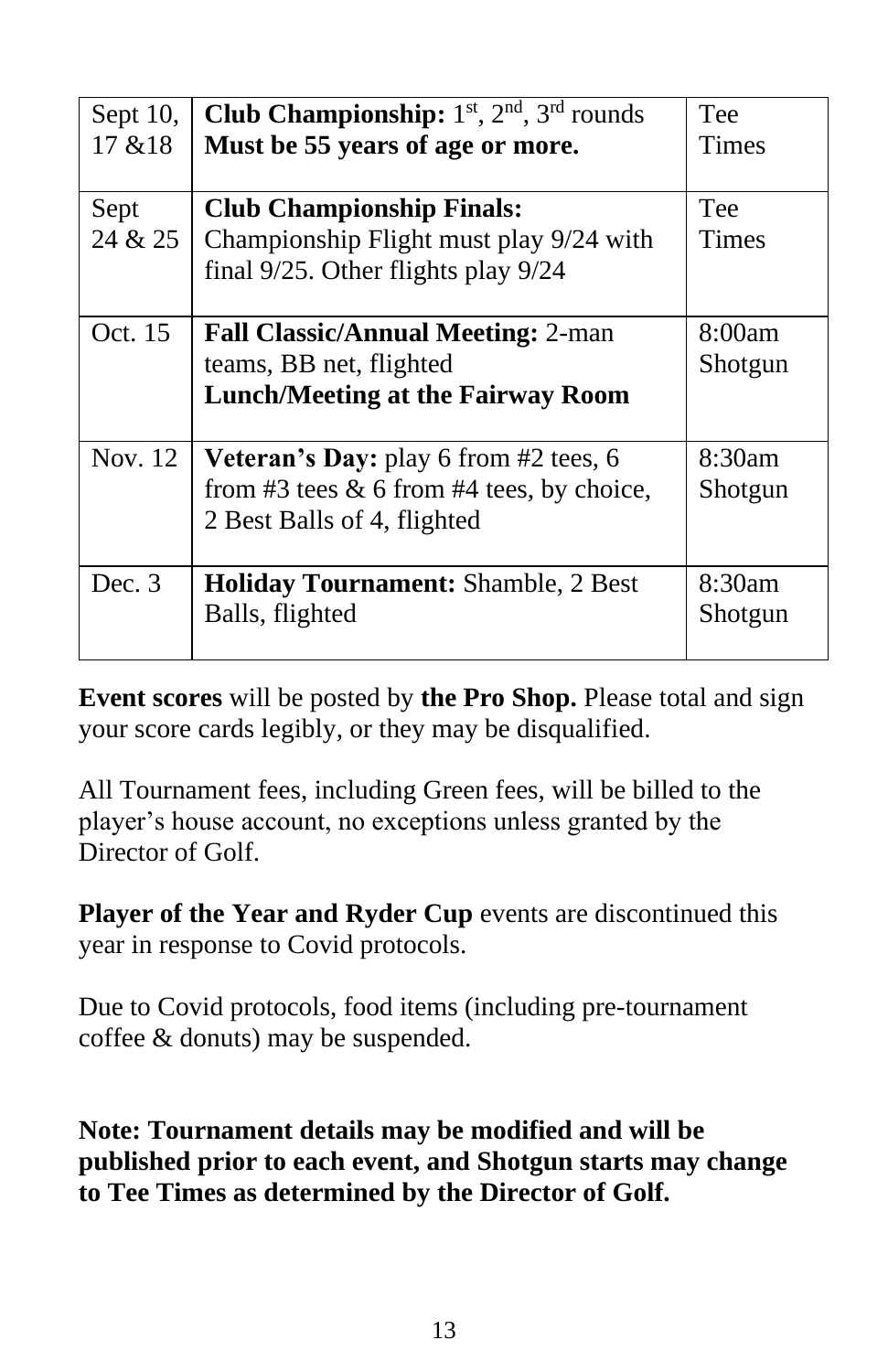### **NOTABLE EVENTS FOR YOUR ENJOYMENT (Exhibitions, Invitationals, Mixers & Social Golf)**

**Dates, times and formats are subject to change due to unforeseen circumstances. The Pro Shop Staff, representing the Tournament Committee, is responsible for tournament administration, tournament rules enforcement, final scoring and distribution of prizes.**

| May 13-15   | <b>Member/Member Championship:</b><br>Format per committee                                                        | 8:00am<br>Shotgun |
|-------------|-------------------------------------------------------------------------------------------------------------------|-------------------|
| July 14-16  | <b>Evergreen Invitational: Member/Guest</b><br>Format per the Evergreen Committee<br>A three-day golf experience. | 9:00am<br>Shotgun |
| Sept. 10-25 | Club Championship: Multi-round match<br>play elimination tournament.                                              | Tee Times         |

#### **WEEKLY GAMES:**

| Monday pm Shotgun     | <b>Bud Sanders</b> | wlssanders2@gmail.com<br>$(408)$ 314-3265 |
|-----------------------|--------------------|-------------------------------------------|
| Saturday am Tee Times | George Olson       | gfolson@comcast.net<br>$(408)$ 270-5765   |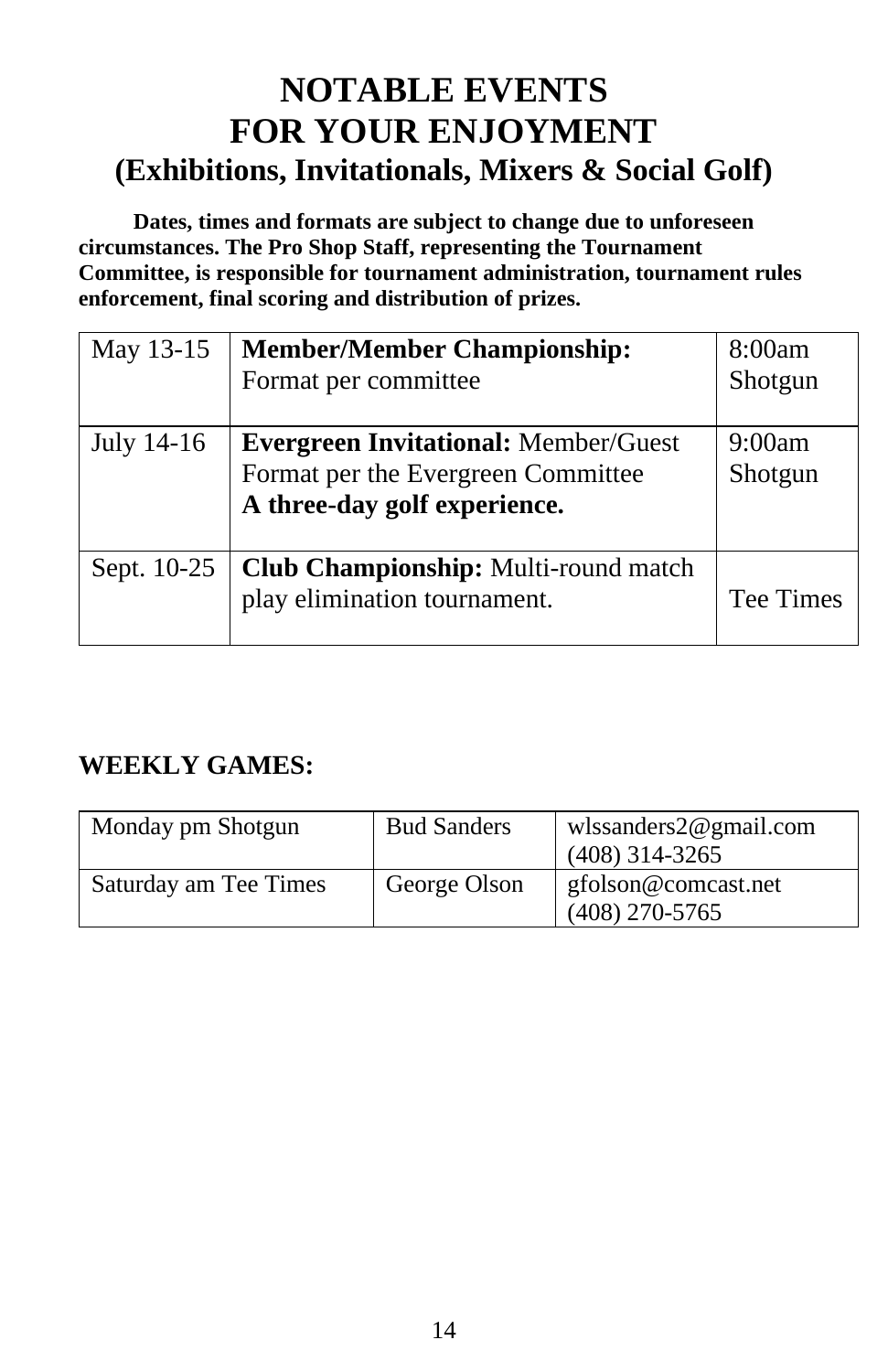# **2022 HOME & HOME TOURNAMENTS**

| April $14th$ (Thursday)     | @ The Villages w/ Almaden,<br>SJCC, La Rinconada & Oakhurst               |
|-----------------------------|---------------------------------------------------------------------------|
| April $19th$ (Tuesday)      | @ San Jose CC                                                             |
| May 12th (Tuesday)          | @ Black Horse/Bayonet                                                     |
| June 8th (Wednesday)        | @ Castlewood                                                              |
| June 14th (Tuesday)         | @ Green Hills CC                                                          |
| June $22nd$ (Wednesday)     | @ Silver Creek CC                                                         |
| August $2nd$ (Tuesday)      | @ The Villages w/Silver Creek,<br>Castlewood, Blackhorse & Green<br>Hills |
| August $18th$ (Thursday)    | @ Oakhurst                                                                |
| September $15th$ (Thursday) | @ Almaden                                                                 |
| October $25th$ (Tuesday)    | @ La Rinconada                                                            |

All Home & Home events are PM Shotgun starts, except for Castlewood which will be an AM Shotgun. Dates and times are subject to change. Watch your email for changes. Players are selected by draw. The number of players selected can vary depending on arrangements made with the other club(s). Players who fail to cancel 7 days prior to the event or who are no-shows will be billed the event fee. Replacement players will be selected by draw.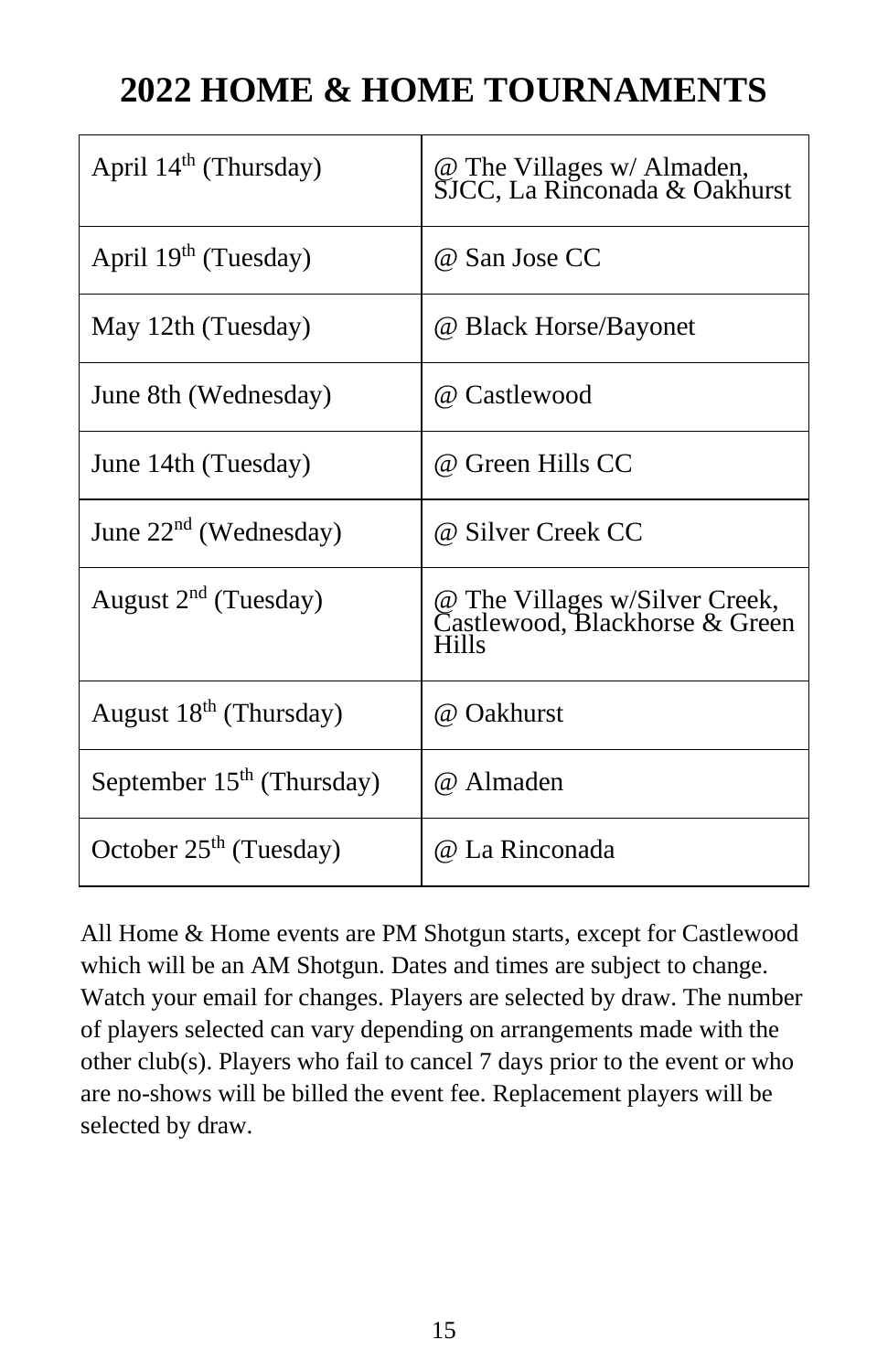# **NCGA AFFILIATION**

The Villages Men's Golf Club requires all members to belong to the NCGA (Northern California Golf Association) through the Men's Golf Club. NCGA provides handicap indexes for golfers through the GHIN (Golf Handicap and Information Network) system. GHIN is maintained by the United States Golf Association (USGA) and the staff is composed of USGA employees.

The USGA Handicap Index issued through the NCGA enables golfers of all skill levels to compete on an equitable basis. Each golfer has his own Handicap Index based upon his scores and the courses upon which they were played. The Index is updated after each round based upon the 8 best rounds of the most current 20 rounds played and where they were played. This Handicap Index in conjunction with the course Slope Rating allows players to convert their Handicap Index to their own Course Handicap for any course that has been properly rated.

Members are required to post their scores for every round (9 or 18 hole) of golf played under the rules of golf. Additional details are on the posting room wall poster titled 'USGA Handigram Number 3 Acceptability of Scores: To Post or Not to Post'. Posting scores can be done in our posting room, at the posting station of most other courses, or over the Internet at GHIN.com or NCGA.org. **Failure to properly post in a reasonable time may result in a penalty score being posted for you.**

NCGA conducts many tournaments throughout the year. Our Club sponsors participants in some of the tournaments and encourages members to compete in any NCGA tournament. NCGA also coordinates Team Play (match play) competition between golf clubs all over Northern California. We sponsor two 12-man teams to play in this competition each year. All Men's Golf Club members are welcome to apply. Contact the Team Captains\* or the Pro Shop.

\* See Team Captains' contact information on the Support Page at the front of this document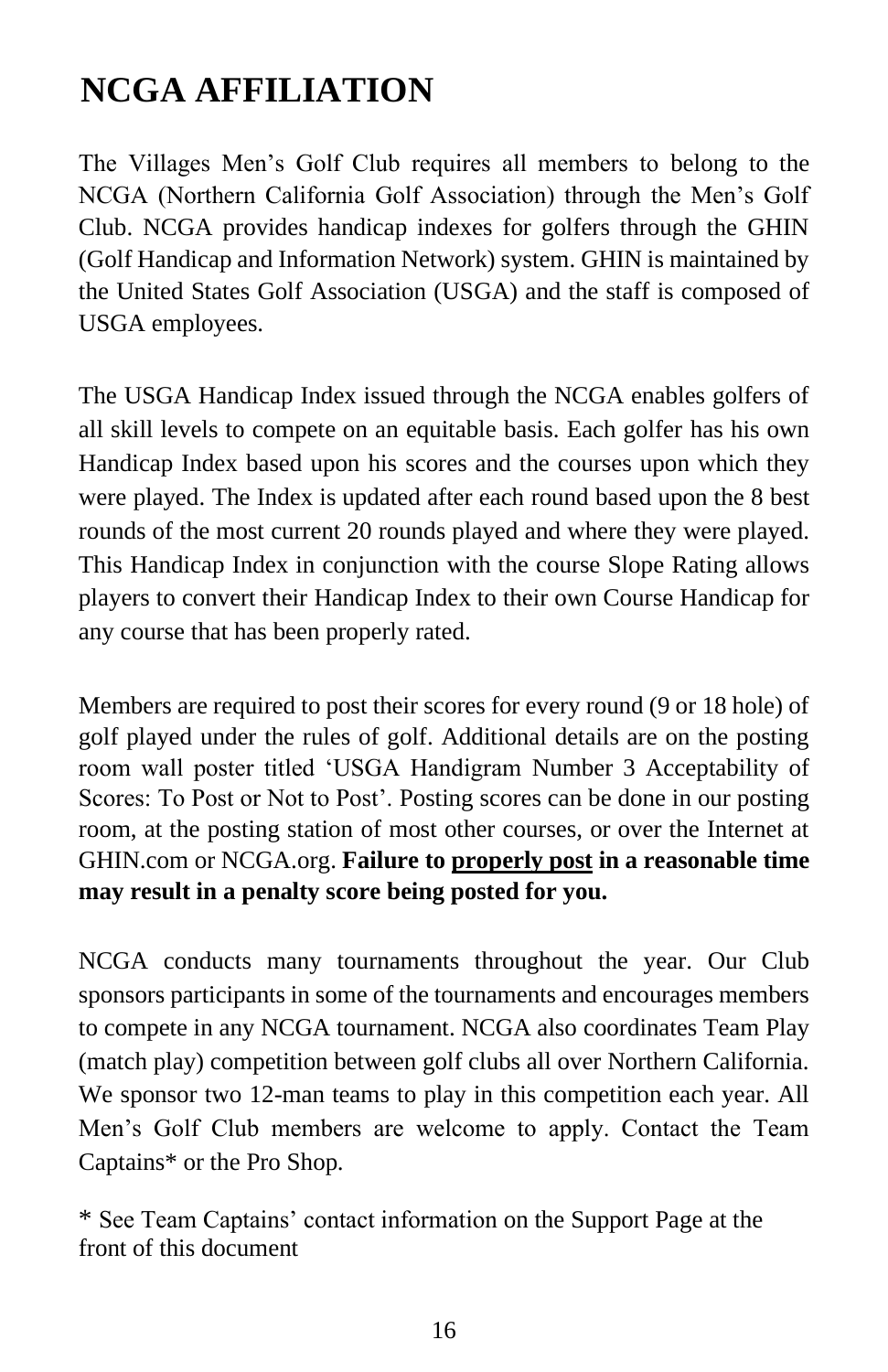# **THE VILLAGES MEN'S GOLF CLUB BY-LAWS**

The Villages Men's Golf Club, also known as The 18 Hole Men's Golf Club, is a resident organization subject to the control and policies of the Club Board of Directors of The Villages Golf and Country Club.

### **ARTICLE I. PURPOSE**

The purpose of this organization is to provide maximum enjoyment and competition through utilization of the 18 hole golf course.

# **ARTICLE II. MEMBERSHIP**

Permanent resident men having a Villages handicap from the Northern California Golf Association are eligible to be members of the Villages Men's Golf Club. Membership shall be terminated by resignation, loss of handicap, or termination of Villages residency.

# **ARTICLE III. GOVERNING BODY**

The Executive Committee (hereinafter called The Committee) is the executive body of The Villages Men's Golf club. Its membership shall be ratified by action of the Club Board of Directors.

**Section A.** The Committee shall schedule and operate The Villages Men's Golf Club tournaments, supervise the application of the NCGA Handicap System, encourage golf play and involvement by Villages residents, publicize golf activities, maintain liaison with other golf groups, coordinate its activities with The Villages management, and make appropriate recommendations to the Club Board of Directors through membership in the Villages Golf Committee (VGC).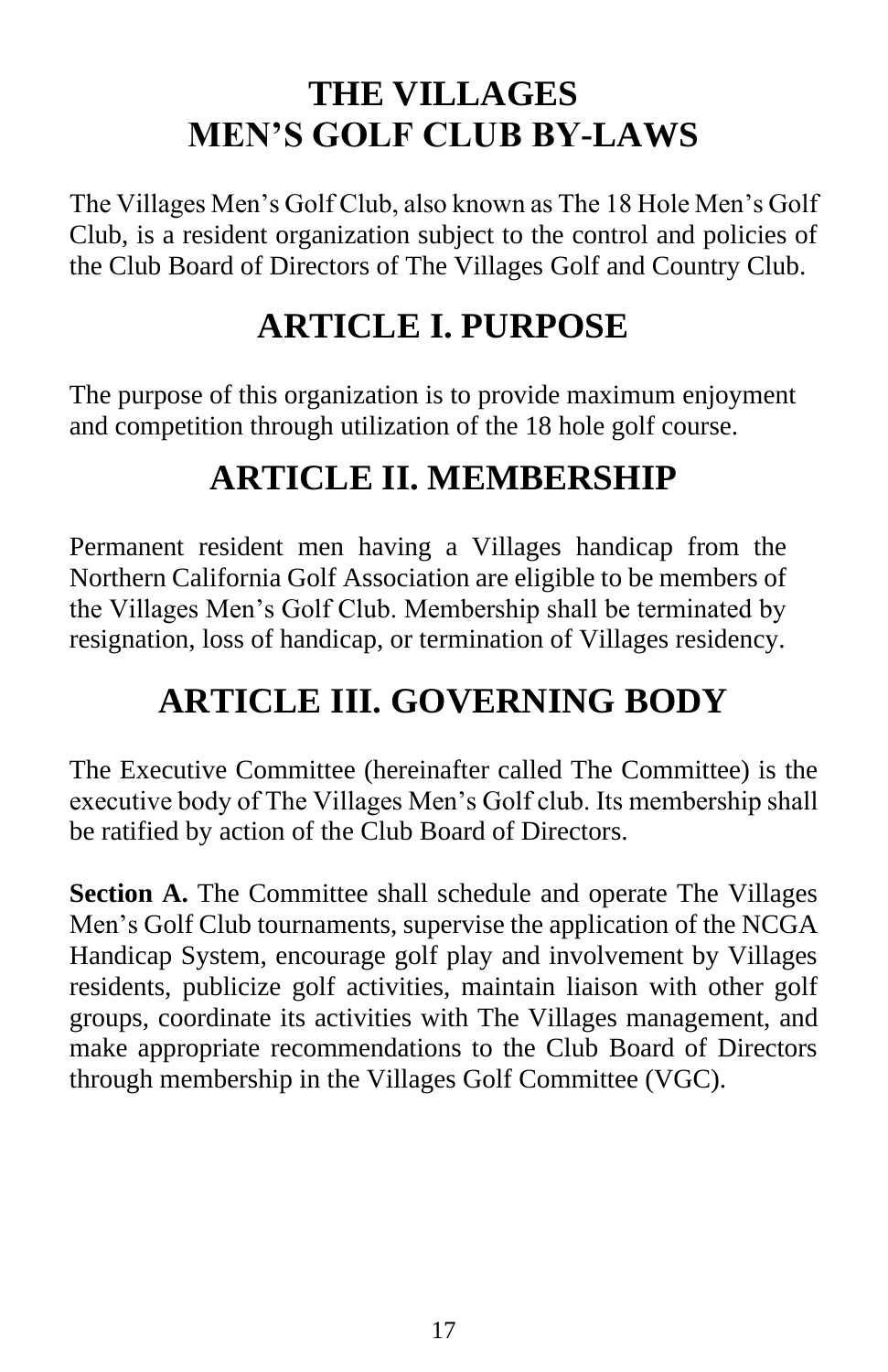**Section B.** The Committee's operating year shall be from January 1 through December 31.

The Committee shall be composed of nine (9) members, each shall serve three (3) years as provided in Article VI, Section A. In addition, the Villages Golf Professional and Course Superintendent shall serve as non-voting advisors.

- 1. The Committee shall meet monthly at the call of the General Chairman. Five (5) elected members shall constitute a quorum for transacting the business of The Committee and The Club.
- 2. In the event urgent action may be required between regular meetings, the General Chairman may call a special meeting or members may be polled by telephone or email providing the action taken is confirmed by The Committee by formal motion at its next meeting.

**Section C.** Except in the performance of his assigned responsibilities, no member may speak for The Committee without its express authorization. Any club member may present suggestions to The Committee, preferably in writing, and attend any Committee meeting to discuss them.

**Section D.** The outgoing General Chairman shall call and initially chair an organizational meeting before the December meeting, consisting of both the current Committee members and the newly elected members who are to serve on the Committee the following year. He shall conduct an election by secret ballot by which the attending members select a General Chairman from among those members who have previously served for at least one year, who shall preside from January 1, until December 31, of the following year.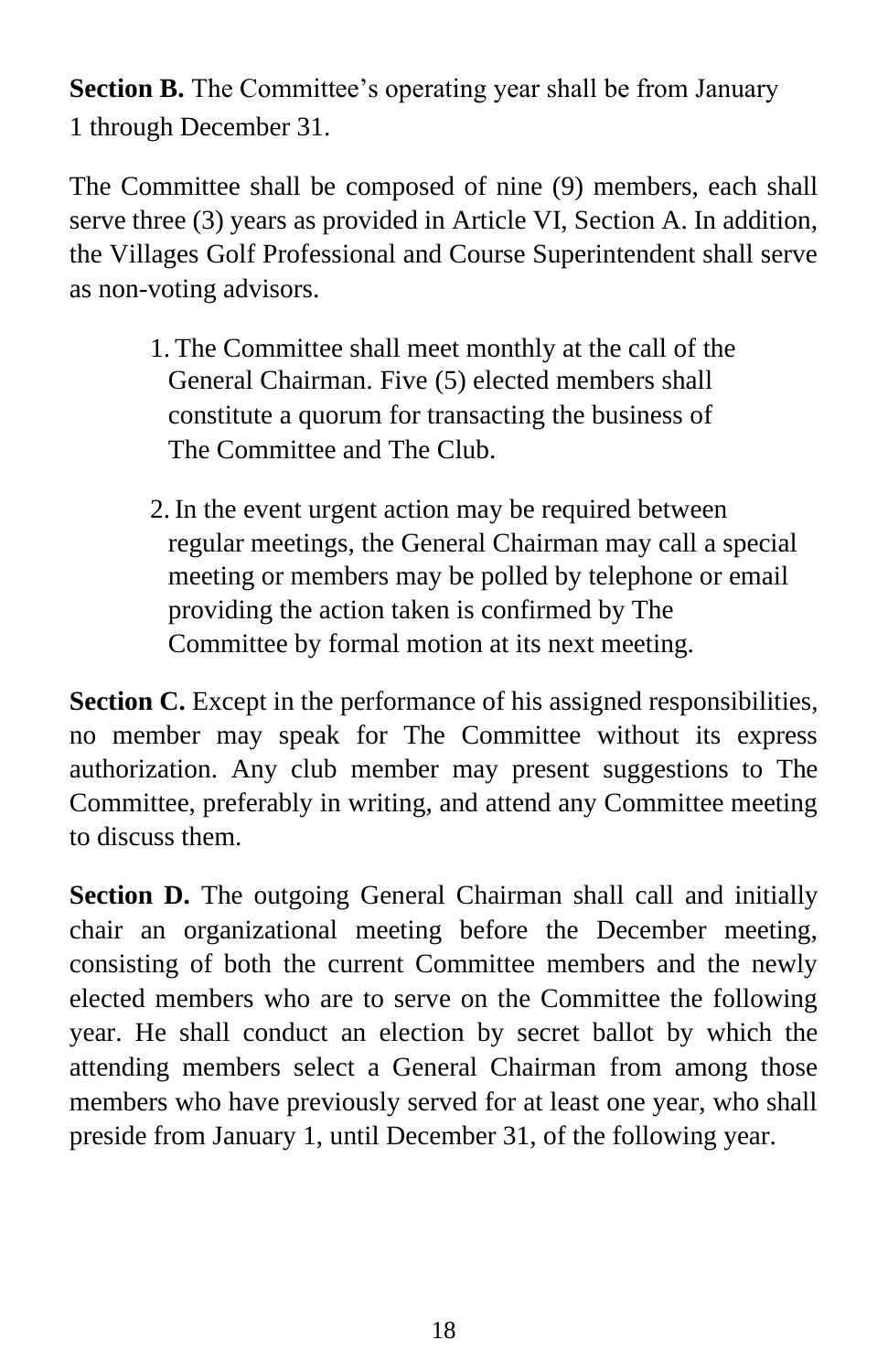The General Chairman shall appoint a Vice-Chairman and various chairmen from within The Committee who shall each be responsible for specific assignments of duties for one year.

#### **Section E. Duties of Officers:**

- 1. The General Chairman shall preside at all General and Special Committee meetings, represent The Villages Men's Golf Club elsewhere, as feasible, and maintain liaison with the Villages General Manager on matters of interest to men golfers. The General Chairman shall provide an agenda for all Executive Committee meetings. He shall be an ex-officio member of all Committees. The General Chairman shall ensure that the duties of the officers and the functions of the committee chairmen are fulfilled.
- 2. The Vice-Chairman shall assist the General Chairman as requested and act in his place as appropriate.
- 3. The Secretary shall keep and maintain records of all meetings and proceedings of The Committee, distribute minutes to Committee members, and ensure that a complete file of Committee proceedings is maintained in the office of The Villages General Manager.
- 4. The Treasurer shall deposit in a bank any monies received by The Committee. He shall also keep a record of all receipts and expenses and report same at each regular meeting of The Committee. He shall work with other committee members on projections and budgeting to assist in event planning. He shall draw funds when instructed to do so by the General Chairman.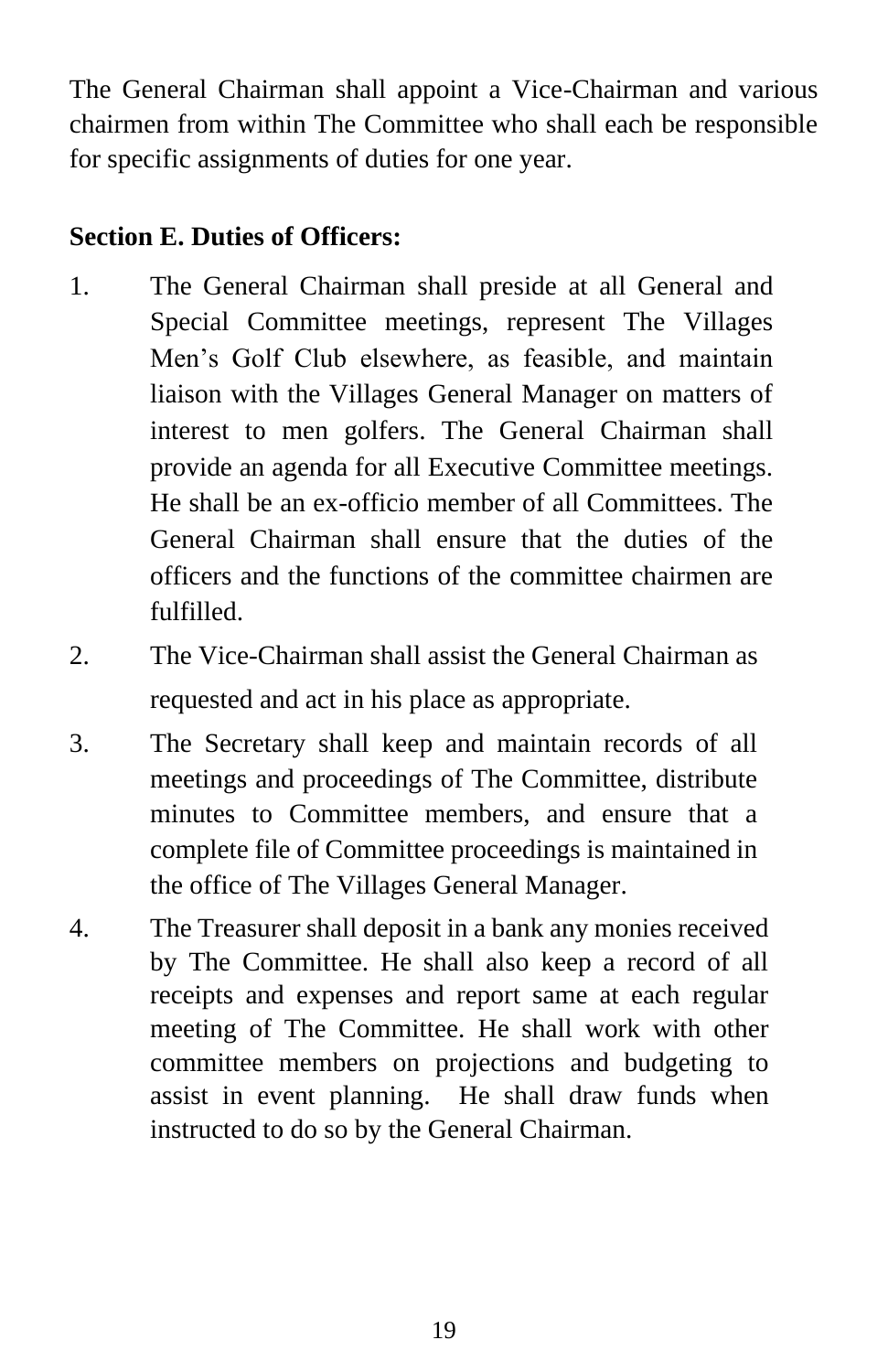**Section F. Committee Responsibilities:** In addition to the general purposes noted in Article III, Section A, above, The Committee shall:

- 1. Represent the views of The Villages Men's Golf Club on all matters relating to golf play, course changes, modifications or improvements. Such views may be obtained in any feasible way, but The Committee will present them to the Villages Golf Committee only after consideration in its regular or special meetings. When presented in writing as a formal request, a written answer will be requested so that Committee records may be complete.
- 2. Establish plans and procedures for members' Hole-In-One recognition.
- 3. Approve any proposed changes in Local Rules of Play before submittal for consideration by the Villages Golf Committee.
- 4. The Committee has the authority and responsibility to place a member on probation or terminate his membership for inappropriate conduct by a two-thirds vote of the total Committee voting membership.

**Section G. Vacancies:** A committee vacancy shall occur upon resignation of a member, or whenever he shall no longer qualify for membership in The Men's Golf Club. A member may be removed for cause by a two-thirds vote of the total Committee voting membership.

A vacancy may be filled through nomination by the General Chairman and ratification by a majority of The Committee present at any called meeting. Appointments to vacancies shall preserve an expiration rate of three seats on The Committee as of December 31, of each year.

### **ARTICLE IV. GENERAL MEETINGS**

General membership meetings may be called by the General Chairman upon petition by 25% of The Men's Golf Club membership. Such meetings shall be for general discussion, and any voting, therein, shall be advisory only by The Committee. Notice of such meetings shall be published in two consecutive editions of The Villager prior to the meeting.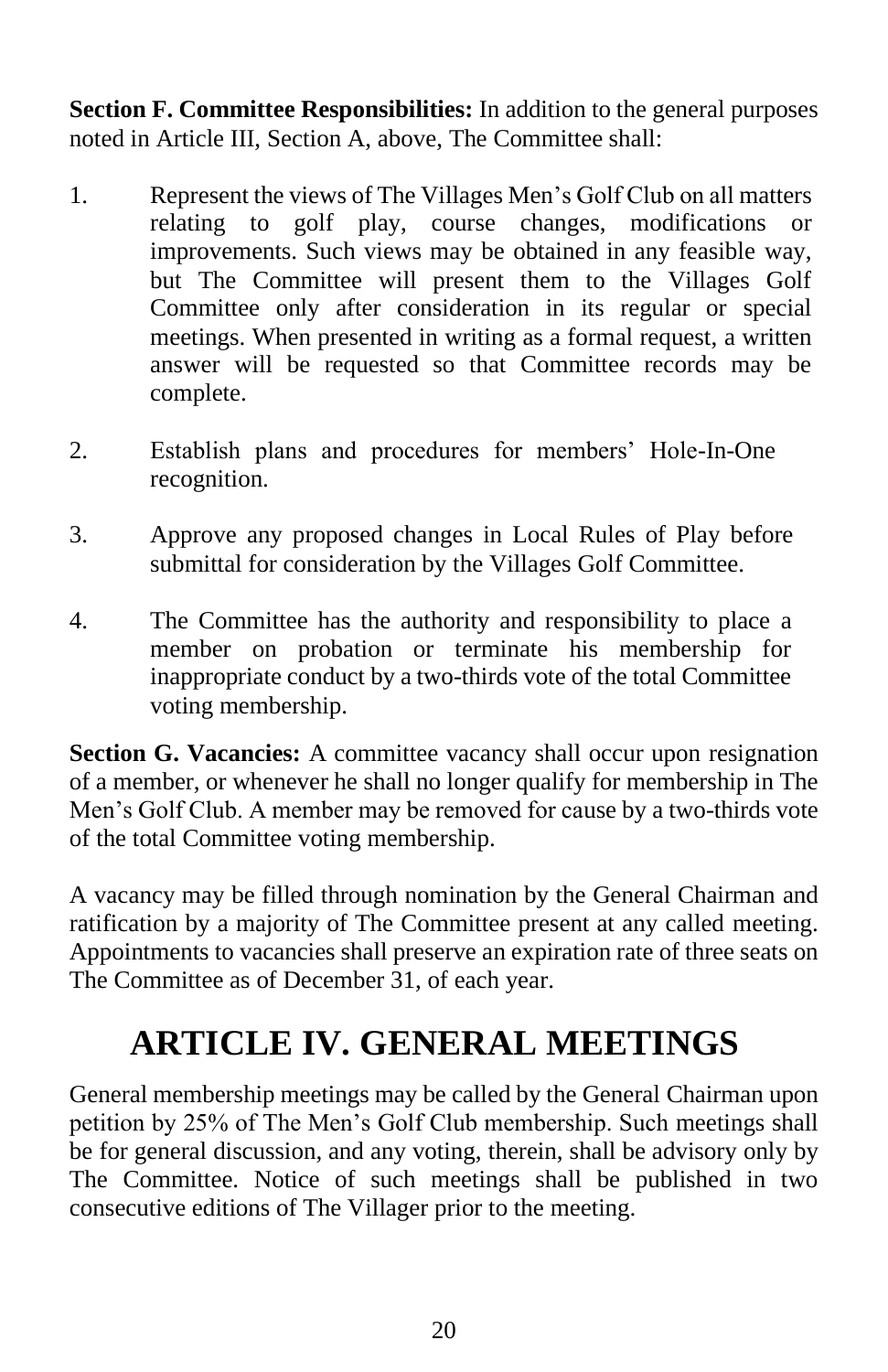## **ARTICLE V. DUES AND FEES**

Annual membership dues shall be established by the Committee. The dues shall be assessed each member on January 1 of each year. The dues shall be charged to each member's Villages account. In addition, a portion (approved by The Committee) of each entry fee in a Men's Club-sponsored tournament shall be deposited in a Men's Golf Club Fund. This money shall be used for the expense's incidental to the operation of Men's Club tournaments and other expenses approved by The Committee.

# **ARTICLE VI. ELECTION OF THE EXECUTIVE GOLF COMMITTEE**

**Section A.** Annually, in August, the General Chairman shall appoint a Nominating Committee of not fewer than three (3) members, preferably Past General Chairmen, who shall prepare a slate of candidates who have agreed to serve on The Committee for three (3) years, if elected. The slate should include not less than twice as many names as vacancies to be filled, and these names shall be given to the General Chairman in time to meet the mandated election schedule. A member of the Nominating Committee may not be a candidate for election.

- 1. The Nominating Committee shall both solicit and receive names of prospective nominees and shall prepare a slate to elect members to replace those members whose terms are expiring.
- 2. Elected members are limited to two (2) consecutive three (3) year terms. A member will be eligible for election again after one (1) year has elapsed.
- 3. When a member has been appointed to fill a vacancy left by an elected member, he shall be eligible to serve, if elected, two (2) additional terms.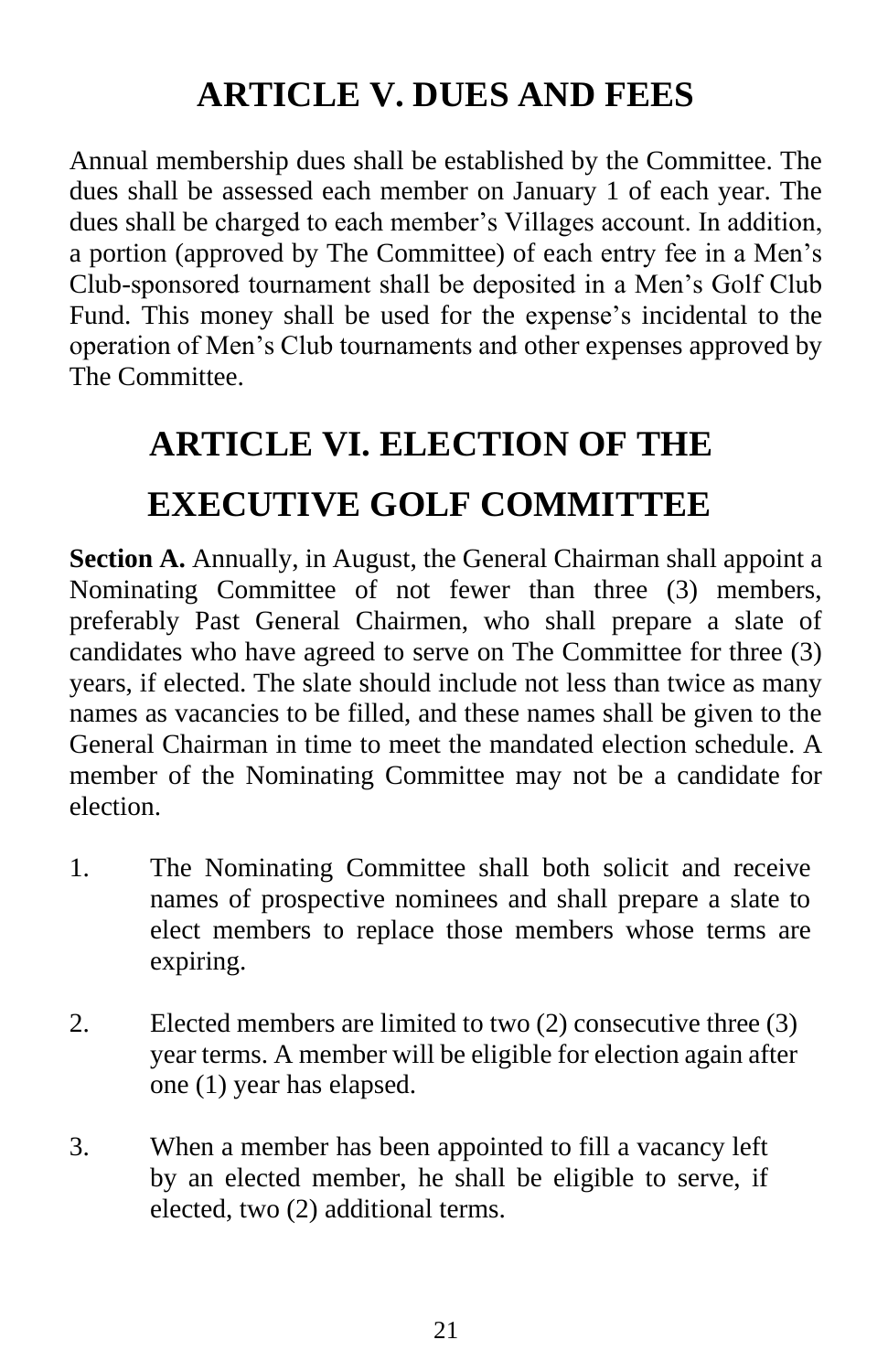**Section B.** Names of the Nominating Committee and the time schedule for the election shall be published in *The Villager*. The names of prospective candidates shall be given to any Nominating Committee member by any Club member before a deadline that will be included in the published schedule.

**Section C.** Each prospective candidate will be interviewed by the Nominating Committee. Prior to the election the names of the nominees, together with a brief resume submitted by each candidate, shall be published in *The Villager.*

Aside from the candidates who have been nominated by the Nominating Committee, any member may become a candidate for election to The Committee by written petition endorsed by 10% or more of the membership. Such petition must be submitted to the General Chairman no later than September 21 of the election year. All candidates must be willing and available to attend meetings and perform any and all duties assigned to them by the General Chairman.

**Section D.** Voting, which will be concluded before the month of November, will be by secret ballot sent to all Villages Men's Golf Club members listed on the current membership list. Voting instructions shall specify a date of return of the voted ballots. The new Committee members will assume their duties at the January Committee meeting.

**Section E.** The General Chairman shall appoint an Election Committee before October 1 of not fewer than three (3) members, whose only duty shall be to count the ballots and certify an official copy of the results to the General Chairman. Any ties will be decided by vote of the current Executive **Committee** 

**Section F.** The President of the Club Board of Directors will be advised by letter from the General Chairman of The Committee of the names of the new Committee members after the December meeting. The General Chairman will notify the newly elected members directly.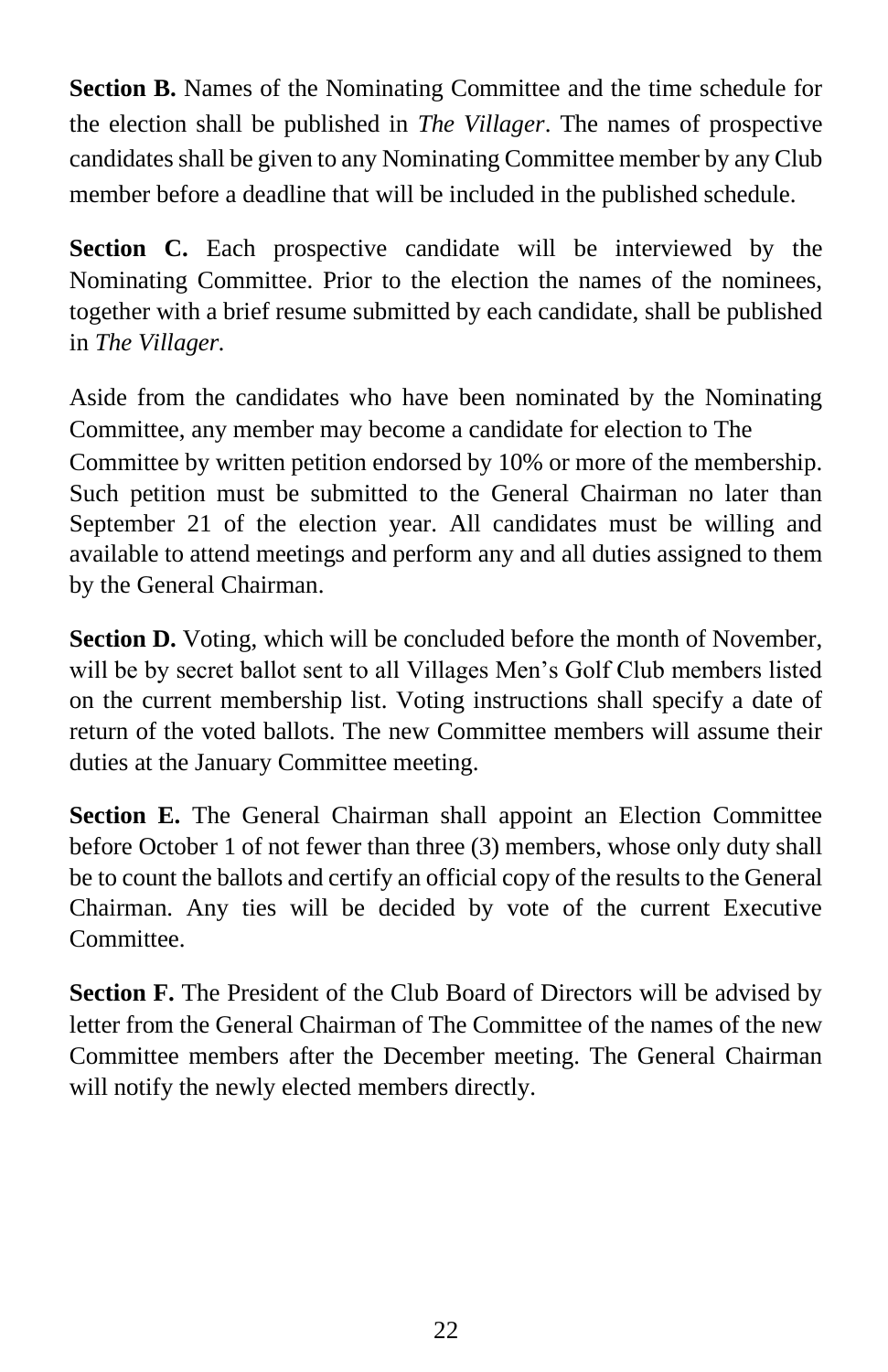# **ARTICLE VII. CHAIRMEN AND CHAIRMEN FUNCTIONS**

All Committee chairmen shall serve for (1) year unless earlier relieved by the General Chairman. Each shall keep records of his committee's activities and turn these over to his successor updates to all posting room tournament plaques/photos and sports wall plaques. Committee Chairmen may appoint their own committeemen from members of the Club to assist them in their duties.

#### **Section A. Tournament Chairmen:**

Conduct all member tournaments in cooperation with the Golf Professional, including supervision of scoring and prize allocations. Prepare a summary sheet and financial report at the conclusion of events for inclusion in the Tournament Committee files, and for the Executive Committee. Use historical cost/attendance data to work with Committee towards improving event attendance and member experience.

#### **Section B. Rules Chairman:**

Coordinate with the Golf Professional and the committee on matters affecting the following responsibilities:

- 1. Interpret USGA Rules and recommended Local rules that are not in conflict with those of the USGA.
- 2. Discuss proposed changes with the Committee and upon approval prepare the changes for submittal to the VGC for their approval.
- 3. Investigate serious violations of the rules and make recommendations to the Committee for disciplinary action of Men's Club Member.

#### **Section C. Handicap Chairman:**

Supervise the NCGA Handicap System and member's adherence to same. Administer the handicaps of the non-Men's Club Villagers who maintain a GHIN number through NCGA. Make appropriate reports to the Committee.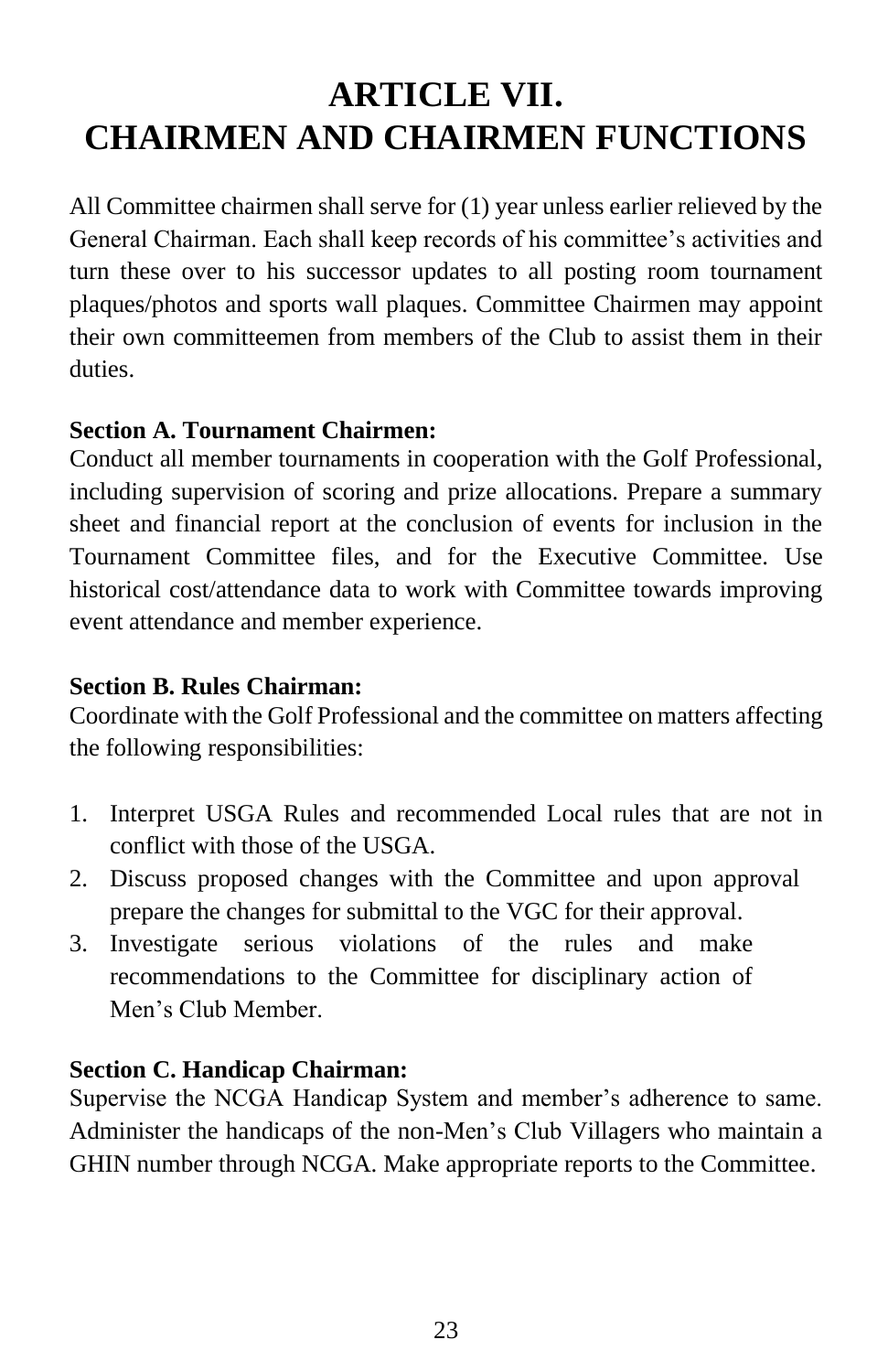#### **Section D. Evergreen Invitational Chairman:**

Plan and conduct the Annual Evergreen Invitational Tournament. Appoint appropriate sub-chairmen and coordinate all the activities. Chair all necessary meetings to ensure a successful event. After Evergreen is concluded, focus on next year's enhancements and become a resource to other chairmen in their pursuits.

#### **Section E. Home and Home Chairman:**

Arrange, schedule and conduct inter-club Home and Home activities with other selected golf clubs. Continually seek other fine clubs for the rotation.

#### **Section F. Communications Chairman:**

Communicate the activities of the Men's Golf Club in The Villager newspaper, MGC Website, Comcast Channel 26, and with e-mail & bulletin board notices. This includes upcoming tournaments, both home and away, results of tournaments, rules, and general announcements.

#### **Section G. Membership Chairman:**

Administer the membership roster and coordinate this activity with the appropriate Villages administration offices.

#### **Section H. NCGA Chairman:**

Review scheduled NCGA activities and make recommendations to The Committee regarding events in which the Villages Men's Golf Club might consider participation. Ensure that Men's Golf Club members are aware of scheduled NCGA activities in which the Club or individual members may wish to participate.

#### **Section I. Hole-In-One and Posting Room Chairman:**

a) oversee the administration of the Hole-In-One Insurance Program,

b) maintain all Men's Golf Club plaques and photos in the Posting Room plus the Eagle boards, and

c) maintain the Men's Golf Club plaques and shared photo frame on the Bistro Sports Wall.

#### **Section J. Other Committees:**

Special and ad-hoc committees may be appointed by any Chairman to perform specific functions.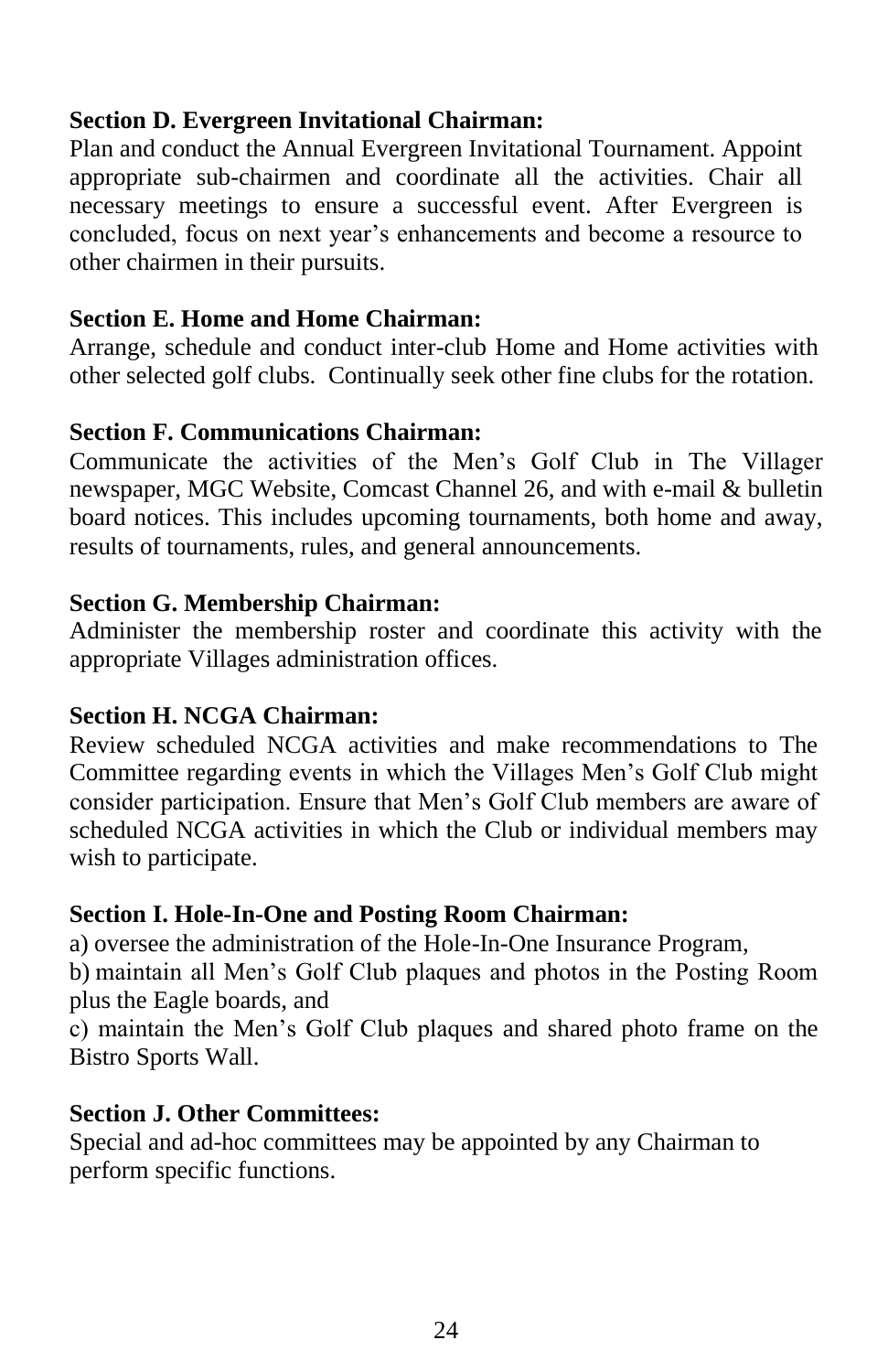# **ARTICLE VIII. AMENDMENTS**

**Section A.** These By-Laws may be amended by a two-thirds (2/3) vote of The Committee, provided that each proposed amendment be first presented for consideration no later than the regular Committee meeting preceding that which voting is to be scheduled.

**Section B.** Proposed amendments shall be publicized in The Villager in advance of Committee action, and any Committee member shall receive and report opinions expressed to him by any member of the Men's Golf Club.

## **ARTICLE IX. APPROVALS**

**Section A.** The Committee shall act for The Men's Golf Club in approving these By-Laws.

**Section B.** No amendment to these By-Laws shall become official until approved by the Executive Committee of The Villages Men's Golf Club, notification of Villages Management and the official copy in the possession of the Executive Committee shall include each date of approval of their approval.

Approved by the Board of Directors, February 25, 1975.

Amended and approved by the Club Board of Directors, September 8, 1975; September 23, 1975; November 1, 1980; June15, 1983; January 3, 1984; January 1985; June 1986; December 1989; January 1991; January 1992; December 31, 1992; December 1999; January 2001; January 27, 2009; September 27, 2011; October 28, 2014; January 02, 2017: November 2, 2021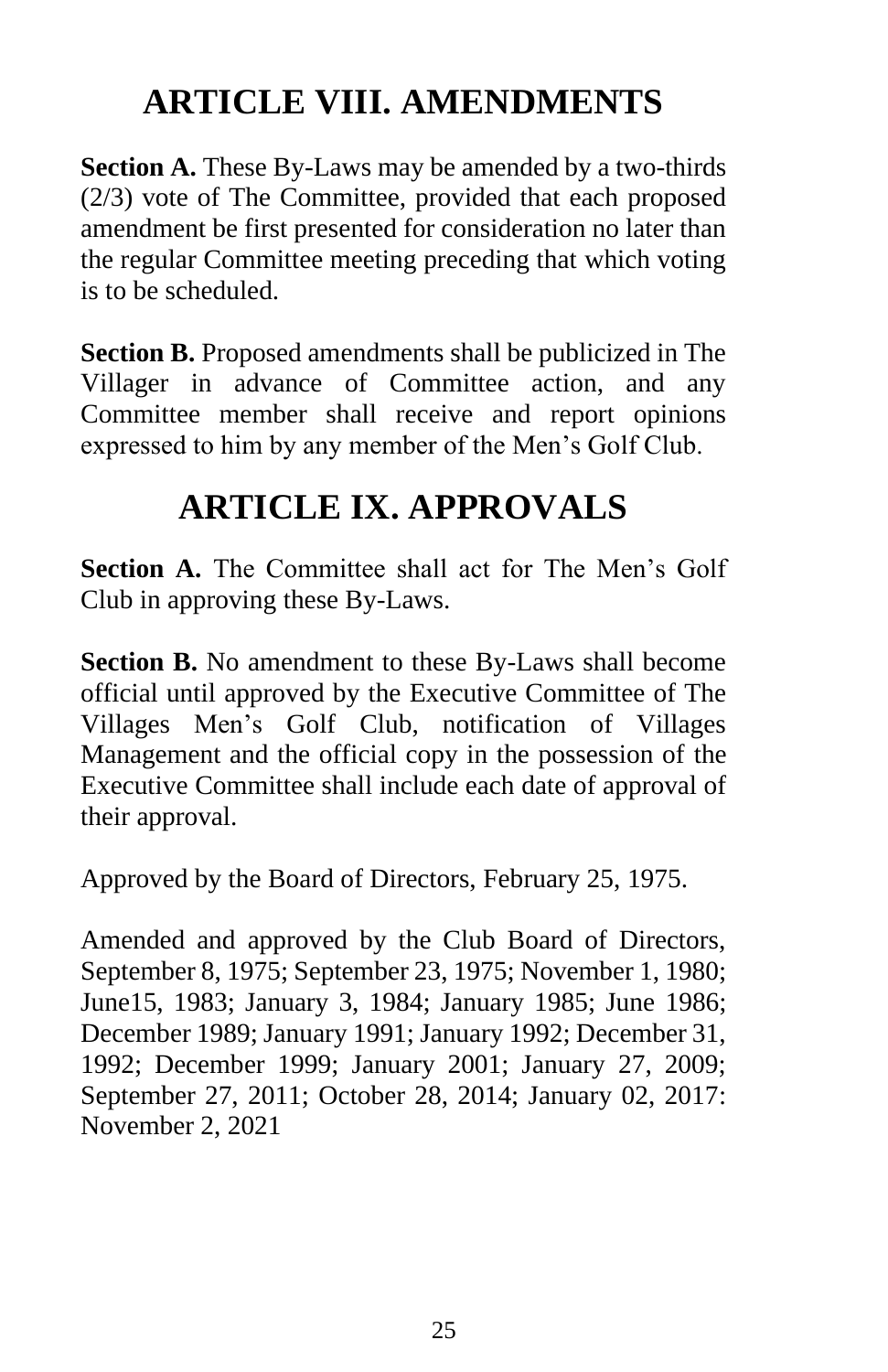#### **Reminder: New Rules of Golf implemented in 2019**

Ball searches are limited to 3-minutes maximum

Embedded Ball Rule applies through the green…relief is available everywhere on the course except hazards

Club length When measuring and dropping you must use your longest club that is not a putter

All Drops will be taken from knee height

If your Ball Accidentally Hits you or your equipment after a stroke is made, there is no penalty

A Double Hit results in No Penalty and counts as one-stroke

It is Ok to move Loose Impediments everywhere on the course as long as your ball does not move in the process

Unplayable Lie You can now take an Unplayable Lie from a bunker…You can drop behind bunker, at the nearest point plus one club-length, with a 2 stroke penalty

Water hazards are now called "Red Penalty Areas" and "Yellow Penalty Areas"

Areas Through the Green will now be called the "General Area"

You can ground your club in a Penalty Area

A Bunker is NOT a Penalty Area

Ok to repair spike marks and other damage on the putting green

There is no penalty for striking the flagstick on the green… You can putt-out with the flagstick in

The ball is considered holed if any part is below the lip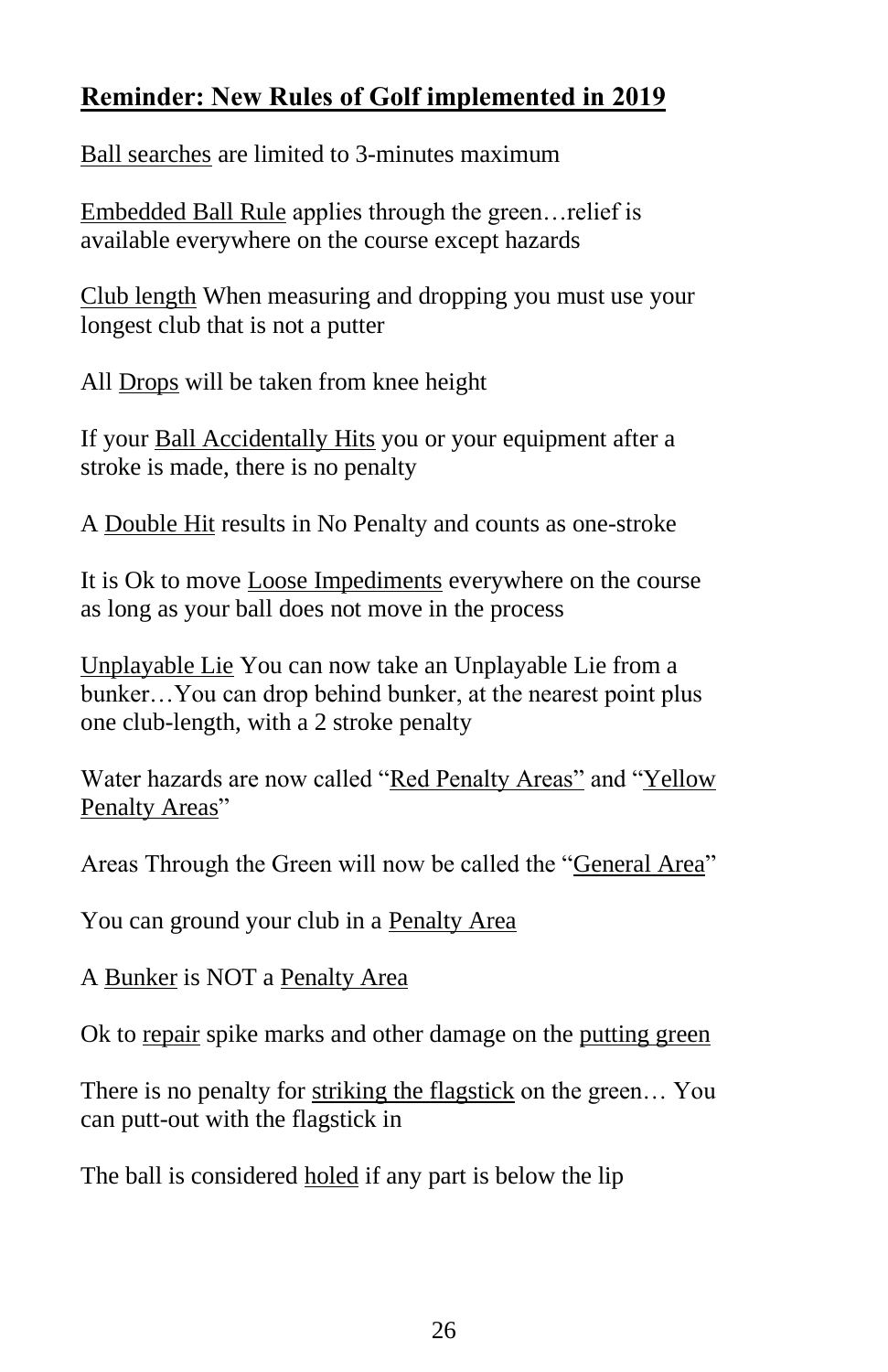#### **New World Handicap System effective January 2020:**

#### **Look for more details in the posting room**.

#### **IMMEDIATE IMPACT, effective January 1, 2020 Maximum hole score for posting = NET double bogey**

- No more ESC table of:
	- $\circ$  0-9 handicap = max Gross double bogey
	- $\circ$  10-19 handicap = max 7 on any hole
	- $\degree$  20-29 handicap = max 8 on any hole, etc.
- Instead, you must identify any hole score that is greater than NET double bogey and adjust your score before posting.

**Example**: A Course Handicap of 18 receives one stroke per hole for 18 holes; your max score is triple bogey on any hole, which equals a Net Double Bogey. Adjust before posting.

**Example:** Hole #6 (par  $=$  3, hole rating  $=$  7)

Handicap  $= 7-9$  (1 stroke)

- $2019$  = maximum score 5 (ESC = GROSS double)
- $2020 =$  maximum score 6 (NET double =  $3+1$ stroke+2)

Handicap  $= 10-19$  (1 stroke)

- $2019$  = maximum score 7 (per ESC table)
- $2020 =$  maximum score 6 (NET double =  $3+1$  stroke+2)

Handicap  $= 20-24$  (1 stroke)

- $2019 =$  maximum score 8 (per ESC table)
- $2020 =$  maximum score 6 (NET double =  $3+1$ stroke+2)

Handicap  $= 25+ (2 \text{ strokes})$ 

- $2019 = \text{maximum score } 8 \text{ (per ESC table)}$
- $2020 =$  maximum score 7 (NET double =  $3+2$ strokes+2)

You must identify any hole(s) where your actual score was greater than NET double bogey and adjust your total score for the round before posting.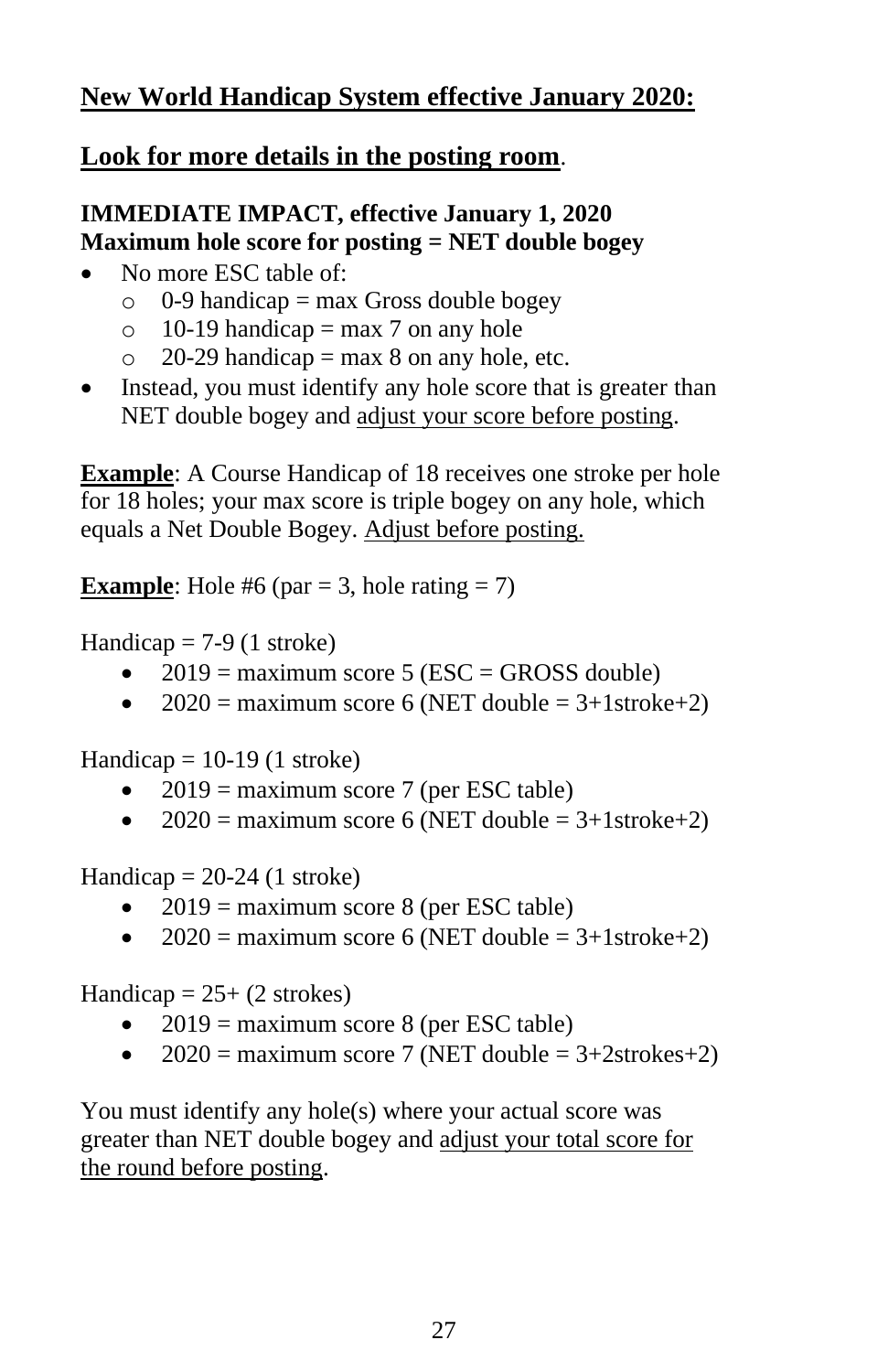